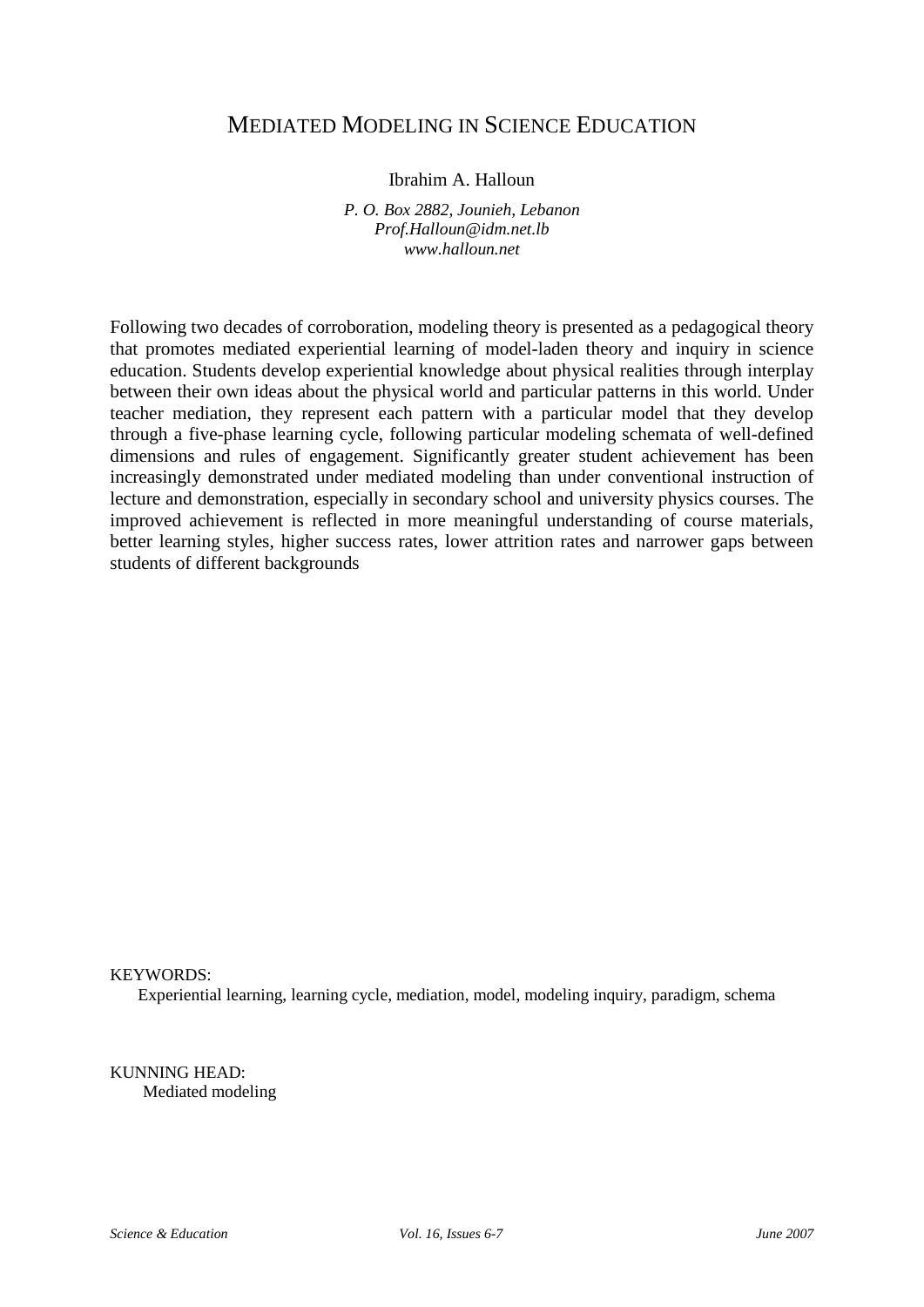The pivotal role played by models is increasingly recognized in scientific theory and inquiry, most importantly in human cognition in general and in science education in particular. In science, models are considered principal means, if not *the* chief ones, with which scientists: (a) represent, investigate, control, and impose order on, physical systems and phenomena, and (b) put together scientific theory coherently and corroborate it efficiently (Bunge, 1967; Giere, 1988; Harré, 1970, 1978; Hempel, 1965; Hesse, 1970; Wartofsky, 1968). Some cognitive scientists have argued that model construction and deployment are not restricted to science, and that these activities extend to all sorts of human endeavors (Bower & Morrow, 1990; Gentner & Stevens, 1983; Giere, 1992; Johnson-Laird, 1983; Lakoff, 1987). In science education, calls have subsequently reverberated to align science curricula with the content and practice of science, even with natural human thought, by engaging students in model-based learning and inquiry. In this respect, models emerge as effective pedagogical tools for helping students evolve into the realm of science and develop the sort of scientific literacy that prominent organizations like AAAS (1990, 1993), AAC&U (2002), NRC (1996) and NSTA (1995) have been advocating (Bullock, 1979; Casti, 1989; Clement, 1989, 1993; Doerr, 1996; Erduran, 2001; Gee, 1978; Giere, 1994; Gilbert, 1991; Glas, 2002; Hafner & Stewart, 1995; Joshua & Dupin, 1989, 1999; Justi & Gilbert, 2002; Moreira & Greca, 1995; Nersessian, 1995; Passmore and Stewart, 2002; Redish, 1994; Shore et al., 1992; Smit & Finegold 1995; Steen, 1990; Viau, 1994; White, 1993; Windschitl, 2004). This article is the culmination of over two decades of model-based research and instruction into which this author has been engaged, in cooperation with many educators based mostly in USA and Lebanon. It presents an overview of what experiment and experience have shown to be efficient teaching practice in bringing about meaningful learning of science, especially in secondary school and university physics courses (Halloun, 1984, 1994, 1996, 1998a, 2000, 2001a, 2003, 2004a; Halloun & Hestenes, 1987).

The last two decades have witnessed, worldwide, a plethora of reform movements in science education. Some reform efforts concentrated on course content, while others overwhelmingly focused on learning styles and teaching methodology. At the level of course content, innovations went from: (a) the development of supplementary tools for structuring existing materials like concept maps (Novak, 1990), Vee diagrams (Novak, Gowin & Johansen, 1983), and semantic networks (Fisher, 1990; Goldberg, Bendall and Bach, 1991), to (b) fundamental restructuring of course content on new foundations like in the case of Reif's hierarchical organization (Eylon & Reif, 1984; Reif & Allen, 1992; Reif & Heller, 1982). At the level of learning styles, the spectrum extended from getting students engaged in: (a) autonomous activities that are virtually free from all constraints (e.g., radical constructivism) to (b) structured activities that follow specific guidelines and sequences like in the case of Karplus' learning cycle (Karplus, 1977). Teachers' involvement has been marginal at the former end of the spectrum. It took many forms, elsewhere, extending from: (a) inducing a cognitive disequilibrium for subsequent self-regulation à la Dewey or Piaget, sometimes through Socratic dialogues (Hake, 1992; Raman, 1980), to (b) modeling experts' behavior through cognitive apprenticeship (Heller, Foster & Heller, 1997; Shore et al., 1992). While all these efforts have been deployed in various directions, we were working, and still are, on developing modeling theory as a pedagogical theory that attends to the two broad concerns in science education: (a) *what* a science course should consist of, and (b) *how* teacher and student may go about fulfilling course requirements in the most meaningful, equitable, and efficient way possible.

Our analysis of the literature in the history and the philosophy of science and in cognition and science education, and our long years of practice have led us to the following tenets (Halloun, 2001a, 2004a):

- 1. No pedagogical theory can bring about meaningful learning of science unless it is about both how a science course should be structured and how it should be taught and learned.
- 2. Student evolution into the realm of science may be efficiently realized through a learning process that somewhat recapitulates the historic development of scientific paradigms. Most students come to secondary school and university education with knowledge about the physical world and science governed, in many respects, by the sort of naïve realism that dominated the pre-Galilean era. This knowledge may be regulated in harmony with modern scientific realism by guiding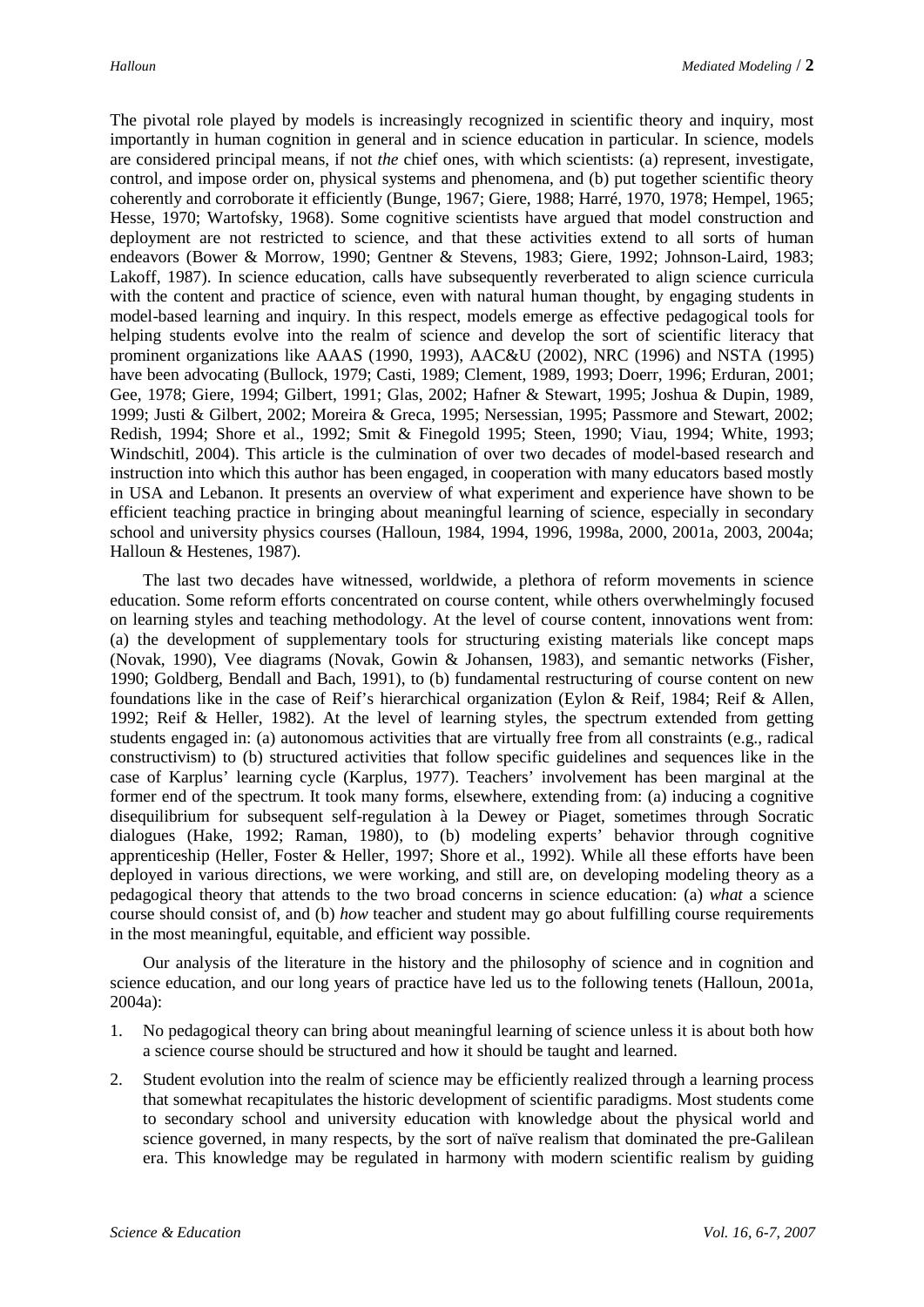students through the sort of successive refinements of model-laden theory and inquiry which Galileo and his successors went through.

- 3. For meaningful learning of science, students need to systematically engage in identifying and modeling physical patterns and explicitly structure any scientific theory around a well-chosen set of models. To this end, students need to be empowered with appropriate scientific and cognitive tools and rules, and engaged in model construction and deployment activities that are systematically diversified and designed so as to cover fundamental aspects of empirical-rational dialectics that characterize scientific inquiry.
- 4. For efficient learning, teachers need to put together and forth coherent and systematic lesson plans that are flexible enough to accommodate both scientific rigor and pedagogical concerns. They need to put such plans into effect with active student participation, and mediate learning activities in a variety of modes so as to help individual students continuously evaluate and gradually regulate their personal knowledge.

These four tenets are actually basic premises of a pedagogy which we subscribe to, pedagogy that is primarily grounded in modeling theory. Modeling theory is originally a theory of science, a theory about scientific theory and practice, that is advocated by philosophers of science and cognitive scientists and that we are extrapolating into science education (Halloun, 2004a). This article outlines fundamental aspects of what we hope will evolve into a full-fledged *modeling theory of science education*. These are foundational aspects that pertain primarily to the last three points above and that have been corroborated through our research and practice in the last two decades, especially in secondary school and introductory university (college) physics courses. The article is thus a theoretical overview of the pedagogical modeling theory. Supporting research and explicit instructional guidelines in specific contexts are presented elsewhere (Halloun, 1984, 1994, 1996, 1998a, 2000, 2001a, 2003, 2004a; Halloun & Hestenes, 1987).

We begin our discussion with the second point above bearing on the lessons we learn from the history of science about science education. We then show how these lessons and others from cognitive science served us in the development of modeling theory in science education along the lines of points 3 and 4 above. More specifically, we discuss how to put together the content of a scientific theory around a few basic models (section 2 of the paper) of well-defined structure (§ 3) following specific modes of modeling inquiry  $(\xi 4)$ . We then discuss how students can be empowered to develop modelladen theory and inquiry skills through student-centered, teacher-mediated (§ 5) learning cycles (§ 6). We end our discussion with a brief overview of what science instruction following the advocated approach actually leads to in the classroom, especially in physics courses at the secondary school and college levels (§ 7).

# 1. HOW SCIENCE EDUCATION MAY RECAPITULATE THE HISTORY OF SCIENCE: A REALISTIC BACHELARDIAN-GALILEAN PERSPECTIVE

Educational research has systematically shown in the last three decades that individual students bring to their secondary school and college science courses a heterogeneous and loose mix of ideas about the universe and about inquiry in the physical world. Some of these ideas may be somewhat compatible with scientific paradigms, others at odds with such paradigms and reminiscent of pre-Galilean paradigms\* (Cobern, 1993; Halloun, 1986; Halloun & Hestenes, 1985a, 1998; Helm & Novak, 1983; Novak, 1987, 1993). Concerned scholars have subsequently turned to the history of science in order to better understand the foundations of student thinking and identify historical cases that may be deployed in educational settings for regulating students' knowledge. In line with this perspective, we believe that student knowledge can be better understood, and its evolution efficiently tracked and directed, if: (a) we systematically characterize such apparently incoherent knowledge by drawing on major historical paradigms and cognitive science, and (b) focus on critical turning points in the history of science that may be efficiently recapitulated in educational settings for helping students evolve into the realm of modern science. The works of Gaston Bachelard and Galileo Galilei were for us the most enlightening in this direction.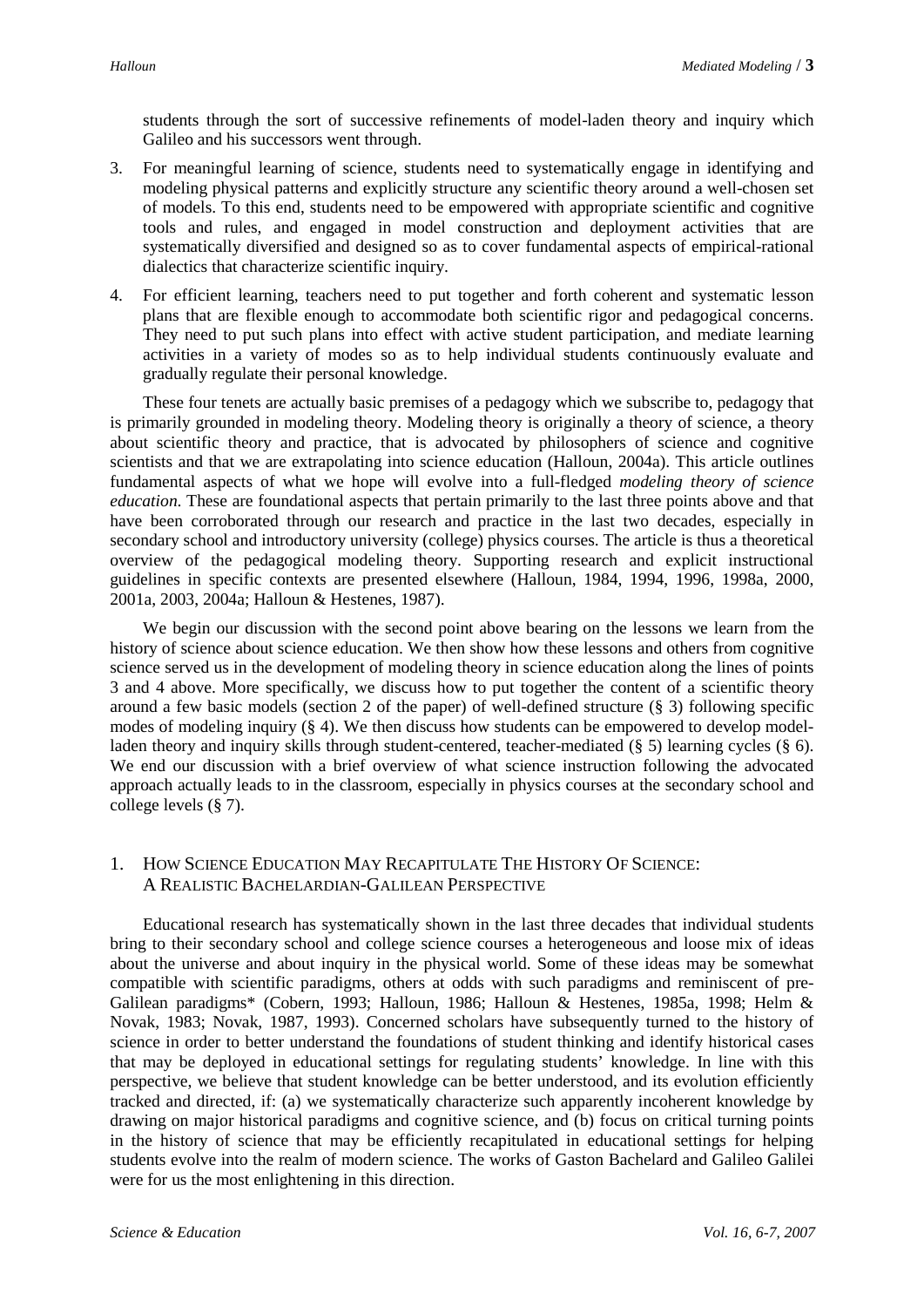Any person's ideas about physical realities (systems and phenomena), and the ways the person go about interacting with such realities can, for us, and in accordance with Bachelard (1940) and Mortimer (1995), be conveniently organized into what we call a *paradigmatic profile*. A paradigmatic profile consists primarily of a number of paradigms that may not be necessarily fully developed and that may or may not be compatible with one another. Various components of a paradigmatic profile may be at different levels of maturity and complexity depending on the individual's personal experience. A given conception (concept, law or any other theoretical statement) may be confined to a single paradigm, or it may have different alternatives distributed across different paradigms (Halloun, 2004a).

The paradigmatic profile of a modern day scientist is dominated by two broad dimensions, i.e., two broad paradigms, one governed by *classical* scientific realism (CR), the other by *modern* scientific realism (MR). We speak of scientific *realism* because scientific conceptions *correspond* to physical realities, and each conception *represents* a set of these realities in specific respects and to a certain extent. This does not ignore the fact that scientists invent their conceptions (just like ordinary people do) in order to *re*construct, in a convenient way, what they represent in the real world. The viability of each dimension (CR or MR) is well established by a concerned scientific community within well-defined scopes and limits of approximation and precision, and the two dimensions complement one another in specific respects. A physicist may use a Newtonian model (from a classical paradigm) to study the motion of a given physical object, and then shift to a relativistic (modern) model to study the same motion or a similar one should s/he desires to significantly improve the precision of the outcomes. In contrast, paradigmatic profiles of ordinary people, science students of all levels included, do not have their scopes and limits of viability well delineated, and various paradigms often overlap one another in conflicting ways. A student might have recourse to a particular model when studying a given movement (say, a positivist model), and then to a contradictory model (say, a classical, Newtonian one) when dealing with a similar movement actually governed by the same model from a scientific perspective.



**Figure 1**. Paradigmatic profiles (Halloun, 2004a).

Bars are not to scale in the above bar charts, and bars' relative heights reflect an ordinal and not a proportional order of magnitude.

My own natural paradigmatic profile is currently dominated more by classical scientific realism (CR) than by modern scientific realism (MR) because my professional experience has so far been concerned more with CR than with MR. The naïve realism (NR) dimension is mostly about physical realities that are the object of scientific fields outside my domain of expertise, and which I casually contemplate.

A paradigm is, for us, a conceptual system that governs explicitly a person's conscious experience in a given situation as follows (Halloun, 2004a):

<sup>1.</sup> It determines the conditions that trigger every voluntary activity in the experience.

<sup>2.</sup> It sets forth standards, rules and guidelines for choosing and processing all that is necessary for the reification and continuous evaluation of the activity. This includes selection and analysis of empirical data when the experience is with physical realities.

<sup>3.</sup> It provides necessary conceptions, conceptual tools and methodology for conducting the activity and for refining the paradigm subsequently.

<sup>4.</sup> It supplies appropriate mnemonics for consciously retrieving necessary means and method from memory.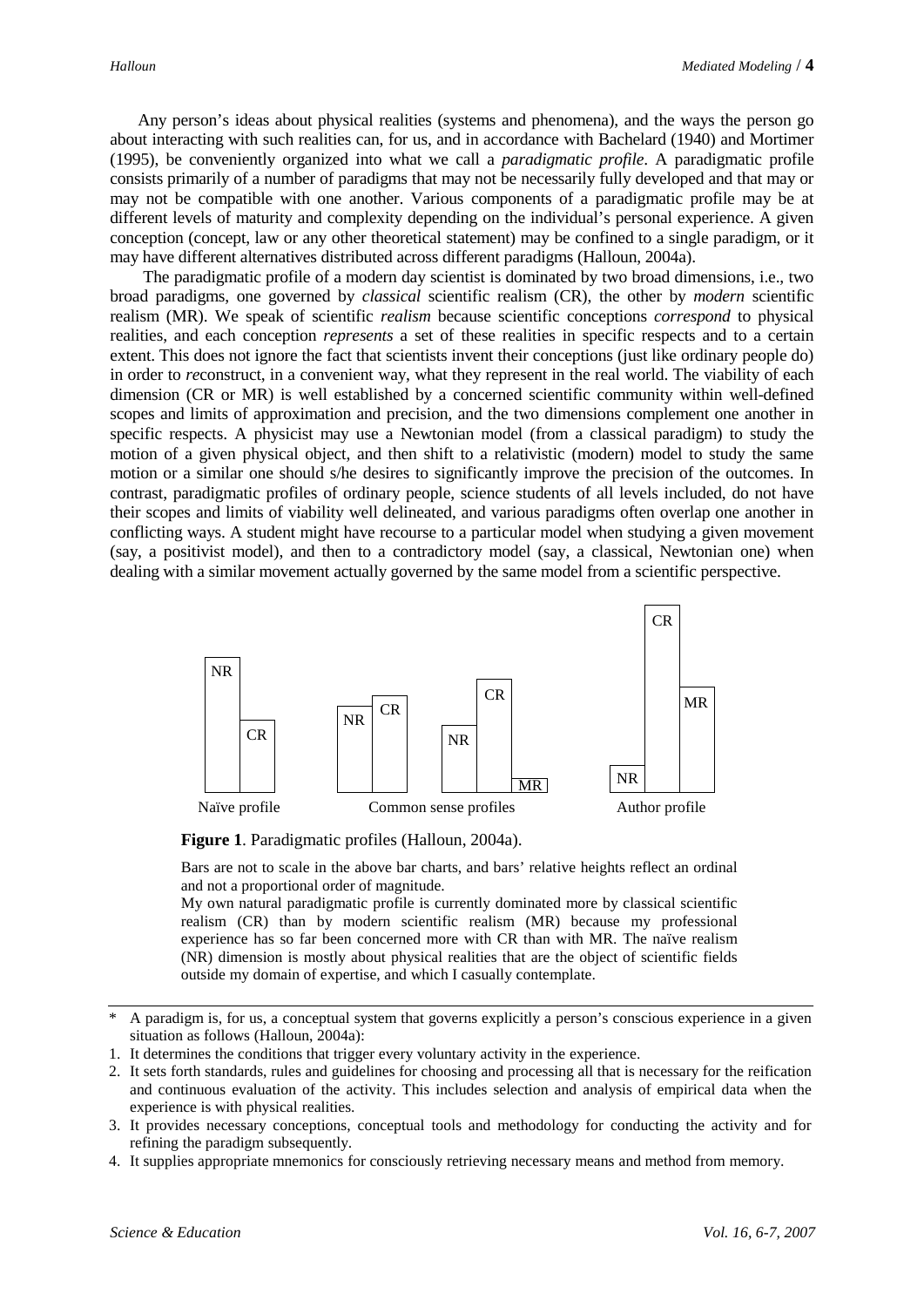While the profile of a scientist is dominated, to variable degrees, by CR and MR, the profile of an ordinary person often consists of an unbalanced and incoherent mix of paradigms governed by the sort of *naïve\* realism* (NR) that dominated the pre-Galilean era of science (mostly related to Aristotelian and medieval paradigms discussed below) or by some sort of classical realism (CR), yet it hardly touches on modern scientific realism. Still, no scientific dimension, including the classical one, can be as developed with an ordinary person as it is with a scientist. We refer to a non-scientific paradigm or paradigmatic profile: (a) as *naïve* paradigm or profile, when either is dominated by NR, and (b) as *common sense* (CS) paradigm or profile, when there is some balance between NR and CR (Fig. 1). A person with a naïve paradigmatic profile is called *naïve realist*.

The incommensurability between scientists' and students' paradigmatic profiles is due, at least in part, to the incongruence between the two groups' criteria for establishing the viability of knowledge. Scientists rely primarily upon empirical evidence whose reliability is determined by well-established norms pertaining primarily to the predictability of events in the real world. In contrast, students, like most ordinary people, often tend to "believe" in things at face value. Thus, the naïve realism (NR) dimension of a student paradigmatic profile often consists of two parts. The first NR part corresponds to situations where the expressed naïve ideas may be locally coherent in the sense that they may allow apparently consistent inferences in closely related domains. These ideas may be considered as viable (with trepidation) when confined to these domains (Reif & Larkin, 1991). Some of the viable ideas might still be at the level of uncorroborated beliefs, while others could have already been corroborated in some respects, though insufficiently, in the student personal experience. The second NR part corresponds to situations where naïve realism could not apply under any circumstance, and where CR (or MR) could be more appropriate from a scientist perspective. Like the first part, this one includes uncorroborated beliefs, as well as other ideas that appear to be duly corroborated in the student mind but whose claimed evidence is actually unreliable or not conforming to accepted scientific theory. The NR dimension is thus incoherent, and it often leads to inconsistent inferences and contradictions. In contrast, the classical realism (CR) dimension of a student paradigmatic profile consists of ideas that are all relatively viable. They are viable in the sense that they are somewhat compatible with scientific knowledge. Some of these ideas may not have already been duly corroborated in the student experience, and in this respect they may not be any different from other student beliefs. Furthermore, the size of the CR dimension by correspondence to a given science course is evidently smaller for students than for scientists concerned with the content of the course, and the more remote the course is from everyday life, the smaller the CR dimension in student profile.

We should not be surprised by the fact that student paradigmatic profiles differ significantly from those of scientists, and that they are by far not as systematically, reliably or coherently articulated as their scientific counterparts. Students are not afforded in their everyday life, or even at school, the sort of physical environment or the kind of social interaction that scientists are afforded in their observatories, research facilities and professional organizations. In this respect, scientists and students live in different worlds, and the two groups are driven by two different cultures (Cobern, 1995) of different goals, commitments, concerns and requirements (Reif & Larkin, 1991). The mismatch between student and scientist paradigms takes in many respects the form of a "clash of cultures". For many students, and especially naïve realists, science looks like a foreign culture that is being forced on them and that can only be met with resistance (Cobern, 1995). At best, students resign themselves to the authority of teacher and textbook and learn things by rote only to satisfy curriculum requirements. They often end up with a state of *cognitive dissonance* between what they learn in science courses and the way they interact with physical realities of everyday life, a way that remains mostly driven by

<sup>\*</sup> A good proportion of naïve realists hold, in many respects, a positivist perspective on physical realities, and believe mistakenly that modern science does the same. They believe that salient features of physical realities are exposed directly to our senses and that human knowledge, including scientific knowledge, mirrors the apparent world. Many of them believe, like Mach, that scientists do not admit the existence of any physical reality unless they can perceive it directly with their bare senses or with some instruments ("esse est percipi"). Naïve realists also maintain that one should, and can, observe physical realities without any influence of prior knowledge, and this in order to guarantee the objectivity of constructed knowledge. In this respect, they believe that scientists collect and analyze empirical data in an inductive Baconian approach, without any à priori hypotheses or any à priori judgment regarding primary (salient) and secondary (inconsequential) details on which they need to concentrate (Halloun, 2004a).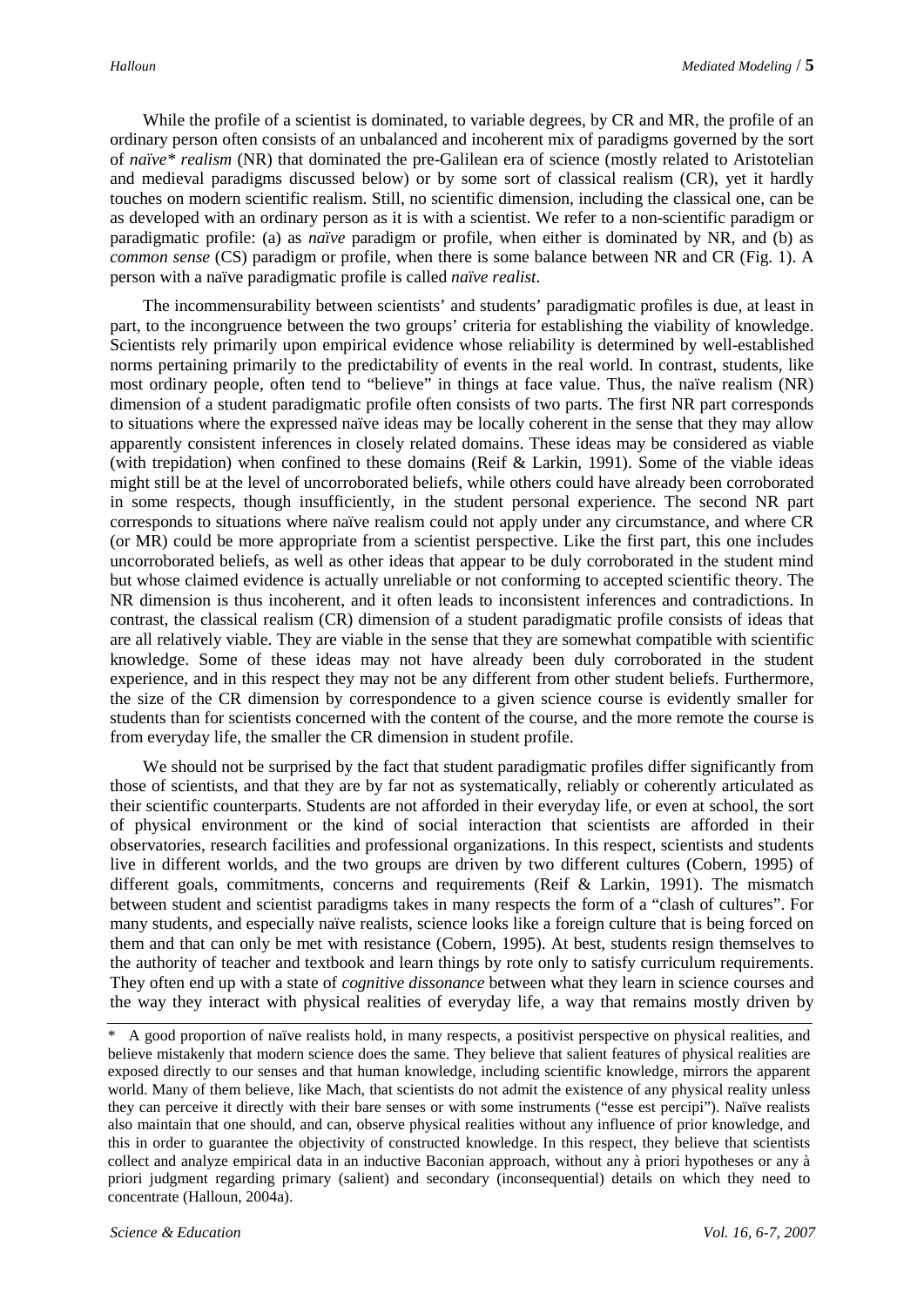naïve realism. The dissonance is often so deep that no educational theory or schooling system can ever entirely close the gap between naïve realism and its scientific counterparts. Subsequently, no formal education should consider a radical paradigmatic evolution (or paradigmatic shift in the Kuhnian sense) whereby secondary school or even college students may be expected to transform their common sense or naïve paradigms entirely into scientific paradigms. A more reasonable objective is to *transform naïve and common sense paradigmatic profiles*, and not paradigms, into more viable profiles whereby the naïve dimensions (NR in Figure 1) would be significantly reduced in favor of scientific dimensions (mainly CR in this figure). For meaningful and efficient success, such a transformation may proceed in many respects by recapitulating critical turning points in the history science, especially the one initiated by Galileo.

Students' naïve paradigms are particularly reminiscent of two major paradigms that dominated the pre-Galilean era and that we call, for convenience purposes, the Aristotelian paradigm and the medieval paradigm (Fig. 2). Both paradigms were underlined by a positivist philosophy that may possibly be characterized as the most natural philosophy for an ordinary person of any time, including our modern time. The Aristotelian paradigm started with Aristotle in the fourth century B.C. and dominated ancient philosophy in the western world for about sixteen centuries. Aristotle and his followers insisted that the reality of things is exposed directly to our senses, and that natural philosophy (science, in modern day's terms) should concentrate on explaining physical realities (systems and phenomena) without having recourse to the abstract tools of mathematics because, according to Aristotle, the abstract cannot explain the concrete. Furthermore, explanation of physical realities was about the predominant obsession of Aristotelians who: (a) did not see any point in





Graph is not to scale in either era or rate direction. Orders of magnitude are roughly ordinal and not proportional. Natural philosophy (science) evolved at a slower pace and with less productivity in the Aristotelian era than in the medieval era. Both eras were dominated more by naïve realism than modern day scientific realism, thus ending in a stagnation or crisis period that induced a paradigmatic shift. The shift was far more radical with Galileo than with any of his predecessors, and it laid the foundations of modern day scientific realism.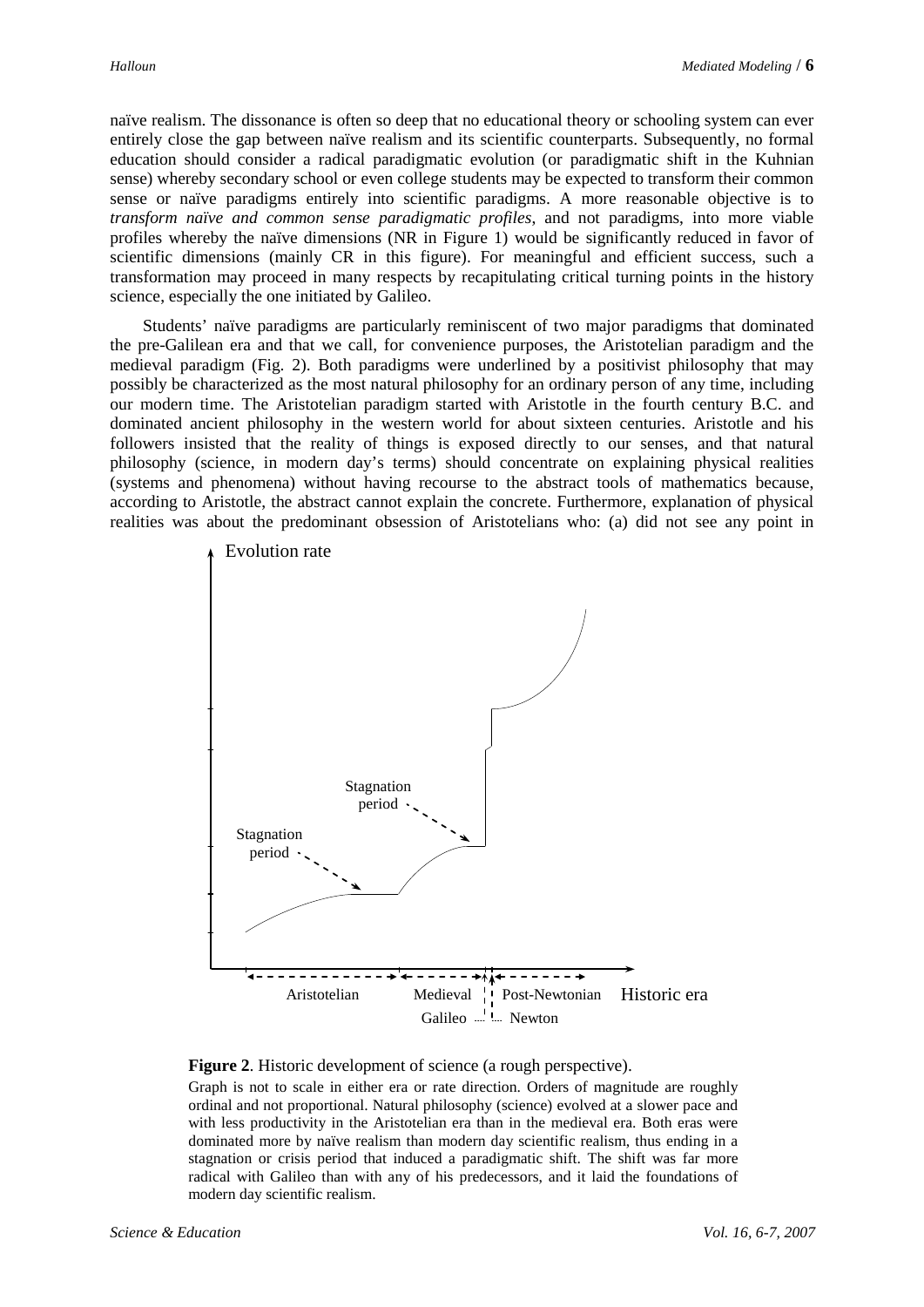distinguishing the descriptive function of science from its explanatory function, and who (b) insisted that there are always some requirements for any physical reality to exist and continue to be until it comes to its natural end. Among these requirements are convenient media (nature abhors vacuum) and particular causes (to maintain or change any state in which the reality might be). These requirements remain until the reality reaches its natural "goal", an end point determined by some intrinsic drive or tendency, or by some external power. The Aristotelian paradigm came under fire beginning in the sixth century A.D., and especially in the tenth and eleventh centuries. However, it managed to survive up through the thirteenth century A.D., despite the fact that it went through a long stagnation period whereby it failed to answer some questions to the satisfaction of philosophers (scientists) at the time (Fig. 2). Foundations of the Aristotelian paradigm began to seriously tumble down in the thirteenth century. The role of mathematics was by then recognized in natural philosophy, along with the necessity to describe physical realities more rigorously and vigorously. Some of Aristotle requirements for the existence and evolution of physical realities were abolished, and others were replaced with what appeared then to be more viable substitutes. For example, medium was no longer required for a number of phenomena to take place (e.g., free fall), and the notion of "Impetus" replaced Aristotle's natural "goal" and intrinsic drive. Impetus was conceived as an internal power or memory that physical objects develop while behaving under the influence of external agents so that they maintain their behavior once they are no longer under the influence of such agents. Like the Aristotelian paradigm, the medieval paradigm, mostly dominated by the tenets of the Impetus theory, reached a stagnation period around the turn of the fifteenth century (Fig. 2). This came about in part because of the continued positivist philosophy at the foundation of the medieval paradigm, its dependence on abstract, metaphysical rather than experimental or experiential dialectics, its obsession with a search for a cause for the existence and subsistence of every reality, and its unsystematic and inefficient use of mathematics.

Galileo is perhaps the most prominent figure at the turning point between ancient and modern science in the western world (Fig. 2), and his work can guide educators, as it did us, in the transformation of students' paradigmatic profiles. Galileo began his quest about physical realities in the late sixteenth century within the framework of the Impetus-dominated paradigm. He soon reached a dead end that led him to reconsider the very foundations of that paradigm. He came to the conviction that for natural philosophy (science) to provide viable answers about the physical universe, it has to follow somewhat counterintuitive paths characterized among others by the following:

- 1. In order to get to the reality of things, one should go *beyond direct perception* and asks oneself how *the world could* possibly exist in ways that are not exposed directly to our senses. According to Galileo, one often cannot directly perceive *primary* aspects of physical realities, i.e., salient aspects on which scientists need to concentrate in order to come up with *reliable* knowledge about such realities. *Secondary* aspects, i.e., irrelevant ones, dominate direct perception in a deceiving way. For example, if we were to rely on the appearance of things, we would have never given up the Ptolemaic perspective on the motion of the sun in favor of the Copernican perspective. We would have thus continued to mistakenly believe that the sun turns around the earth and not the other way around.
- 2. Primary aspects of the universe are "written in the language of mathematics". Without mathematics "it is humanly impossible to understand a single word of…this grand book, the universe", and one would "wander in a dark labyrinth", Galileo wrote in 1623 (Drake, 1974). For objective and viable knowledge of the universe, and in order to impose order on the apparent chaos of physical realities, one needs to superpose the rational world of mathematics on the empirical world. This superposition, as we shall see below, is primarily governed by mathematical modeling.
- 3. Description and explanation of physical realities are two primary objectives of science, and they need to be distinguished from each other. One should not confuse questions on *how* things exist or behave with questions on *why* they exist or behave one way or another. For efficient inquiry, description of physical realities may be undertaken separately from their explanation, and the former should precede the latter. In fact, Galileo concentrated the best part of his life on exclusively describing physical realities irrespective of, and even ignoring, possible causes behind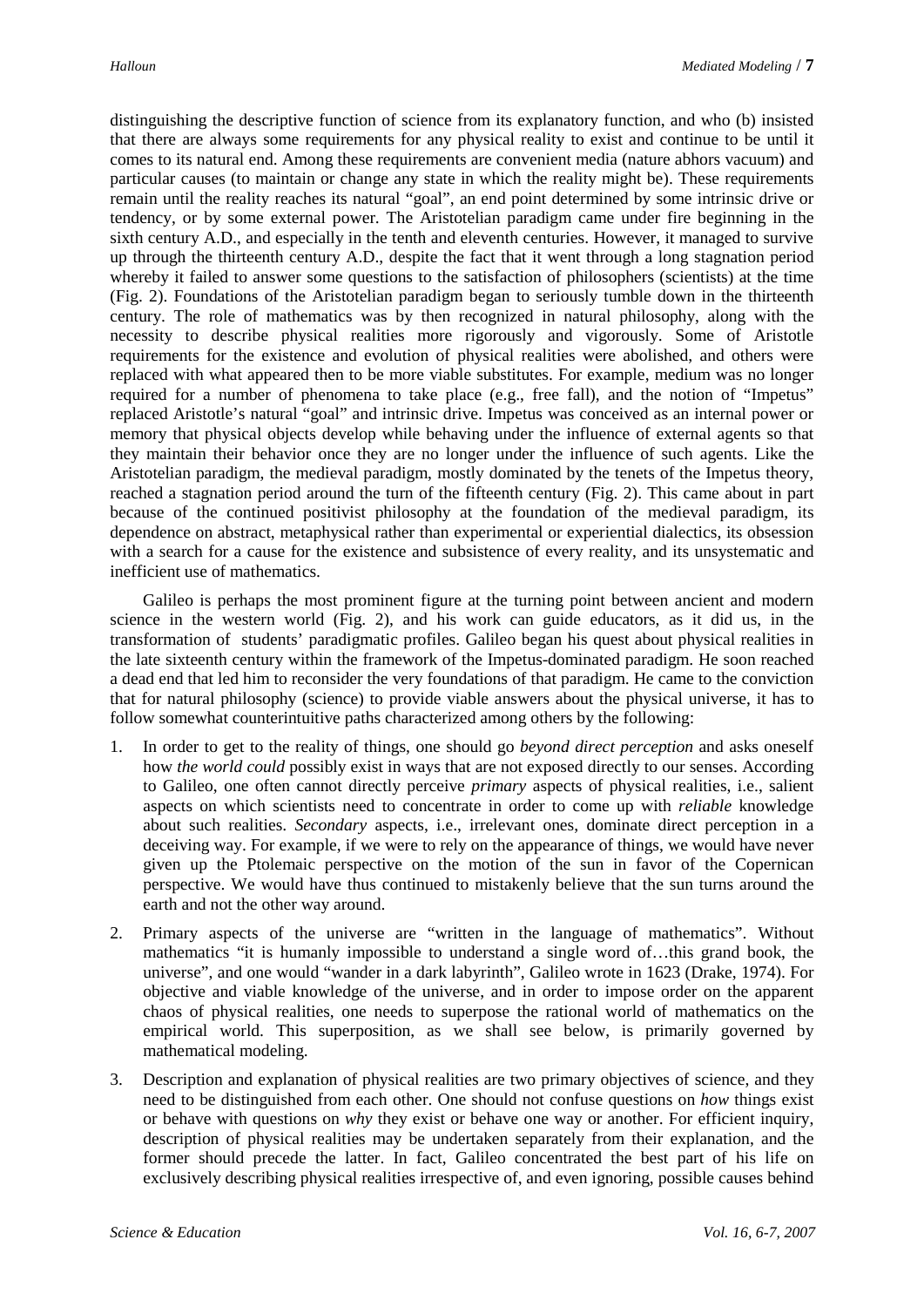their existence and evolution. Later, Newton showed us how we may rationally infer causes of some events from the description of such events (particularly how to infer forces from the description of motion).

4. Scientific theory and inquiry should be model-based. In line with the first two tenets above, Galileo showed how one should, at a certain point, step out of the empirical world of physical realities into the rational world of conceptual models, and inquire about the empirical world indirectly through the rational world. Galileo's mode of inquiry is a back and forth cycle of model *construction*, *analysis* and *corroboration*. It may be extrapolated and summed up in the following five steps (Fig. 3): (a) in the framework of a convenient scientific theory, identify a particular *pattern* in the structure or behavior of a number of physical systems, (b) imagine an idealized world made up of a select set of primary features attributed to the pattern and build a conceptual *model* that reliably represents the pattern with only these features, (c) run the model, *analyze* it and infer appropriate laws and other theoretical statements pertaining to the idealized pattern, (d) examine to what extent the model allows reliable *predictions* about the physical pattern, and (e) refine the model and/or the theory if necessary, and/or reinforce the conceptual model and integrate it in the chosen theory.





This is a back and forth cycle of model construction, analysis and corroboration, governed by a conveniently chosen scientific theory. Evaluation (not shown in the diagram) continuously takes place throughout the cycle. One may subsequently go back, at any point, to a previous step and refine the process, especially to establish a better correspondence between the model and the real world and a better coherence within the chosen theory.

A particle glides on a frictionless track having the shape shown in the accompanying figure. The left ramp of the track has a fixed slope of angle α, while the right ramp can be tilted to any slope angle β. Because of energy conservation, when released from a point located at a height h on the left side, the particle reaches the same height h on the right side, irrespective of the value of the angle β. The smaller β is, the longer the distance traveled by the particle on the right ramp to reach the same height h. When  $\beta$  is zero, the particle travels an infinite distance to reach height h. In other words, once it hits the bottom of the left ramp, the particle will be subject to no net force, and it will keep gliding indefinitely at constant speed, and in a straight line\*, on the now horizontal part of the track.



**Figure 3b**. Galileo's analysis, through thought experiment, of a particle model leading to the principle of inertia in classical mechanics. The model represents physical objects in translational motion in an idealized, frictionless world.

**Figure 3**. Galilean mode of inquiry.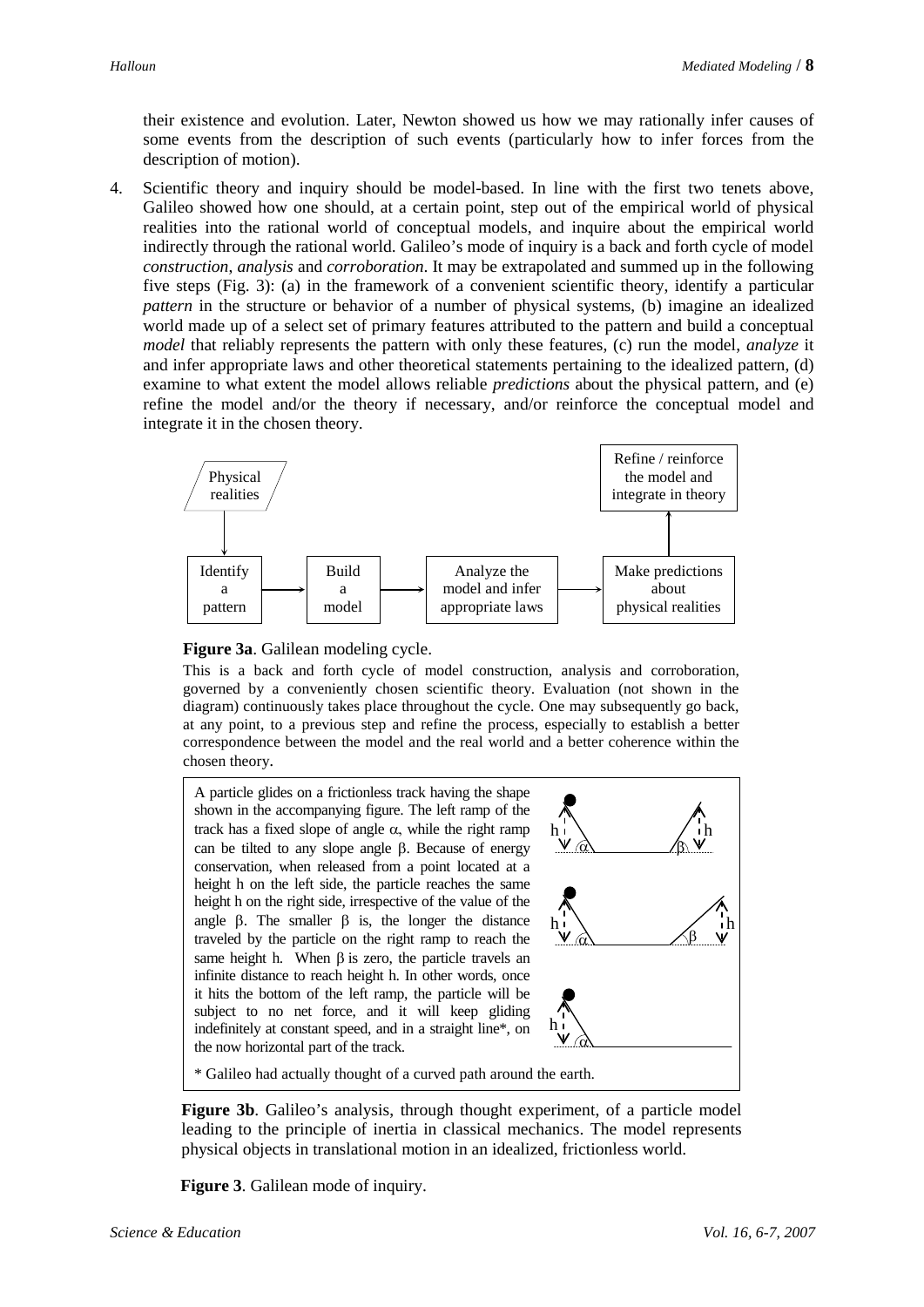Newton took advantage of Kepler's work on planetary motion and extrapolated Galileo's kinematics, i.e., his *descriptive* models of the translational motion of physical objects. As a consequence, Newton came up with his famous laws of dynamics that *explain* the translation of celestial and, subsequently, terrestrial objects. Galileo and Newton, and more so the former than the latter, stand at the turning point between ancient and modern science. Thanks especially to Galileo's modeling perspective, science has witnessed a major leap in its history, a leap that set it on a new exponential course (Fig. 2). The way was thus wide open for increasingly new questions to be asked about the physical world, and for more and more reliable and sustainable answers to be found through model-laden inquiry.

Galileo's modeling perspective may be as much a critical turning point in the evolution of our students' paradigmatic profiles as it was in the history of science. Students' profiles and their evolution, up through college, recapitulate in many respects the left side of Figure 2 pertaining to Aristotelian and medieval paradigms. Unless they go through the sort of Galilean leap shown in this figure, it would be hard, if not impossible, for our students to transcend their naïve realism in the direction of modern day's scientific realism. One though should not expect such transcendence to be complete, not even through college. Eliminating naïve realism altogether from any person's paradigmatic profile would be a far-fetched target for many reasons discussed elsewhere (Halloun, 2004a). As suggested by Bachelard (1940) and Mortimer (1995), educators should instead concentrate on: (a) making individual students realize the limitations of the naïve part of their profiles, and thus (b) the necessity to build up viable counterparts in the scientific direction. We call, in modeling theory, for an evolution of students' paradigmatic profiles along these lines, an evolution that significantly reduces the naïve realism dimension and that builds up the classical and modern scientific realism dimensions to *realistic levels*. These levels, as we shall see in the following sections, correspond to what we call *basic models* in any scientific theory discussed in typical science courses.

#### 2. MIDDLE-OUT THEORY STRUCTURE

A science course in secondary school or college is often about a particular scientific theory. A scientific theory is primarily concerned with the *description* and *explanation* of physical *patterns* in the universe, patterns disclosed and exploited through model construction and deployment. As Harré (1970, p. 35) argues, scientific "theories are seen as solutions to a peculiar style of problem: namely, 'Why is it that the patterns of phenomena are the way they are?' A theory answers this question by supplying an account of the constitution and behavior of those things whose interactions with each other are responsible for the manifested patterns of behavior [and constitution]". The dominance of patterns in the universe does not exclude the existence of irregularities (or anomalies), and it does not preclude scientists' interest in such irregularities. To the contrary, irregularities are captivating to scientists. They incite them to go deeper in their investigation, and, as a result, some apparent irregularities may turn out to be disguised instances of known patterns, while others do not. The latter often lead to new discoveries, and more specifically to new patterns. The search for patterns is now getting to the heart of every scientific discipline, even those disciplines, like ecology, that are primarily interested with irregularities and weak trends, and for which the search for patterns and universal laws has always been "a touchy subject" (Harte, 2002). Helping students develop systematic ways for identifying, exploring and reifying patterns in the real world must thus be at the core of science education. This may be achieved through model construction and deployment.

A *scientific theory* consists, for us, of: (a) a set of models or families of models, and (b) a set of generic rules and theoretical statements (axioms, laws, etc.) that are particular to the theory in question and that govern model construction and deployment and relate models to one another and to specific patterns in the real world. A given *scientific model is a representation of a specific pattern* in the real world. The pattern may be about the structure or the behavior of a number of physical systems, systems spread out throughout space and time in the universe. The model is a conceptual system mapped onto the physical pattern in the manner described in the following section of this paper. Mapping is done so that the model just captures the essence of the pattern, i.e., so that it represents only *primary* features that are salient to the model *function*, and not all details in the systems that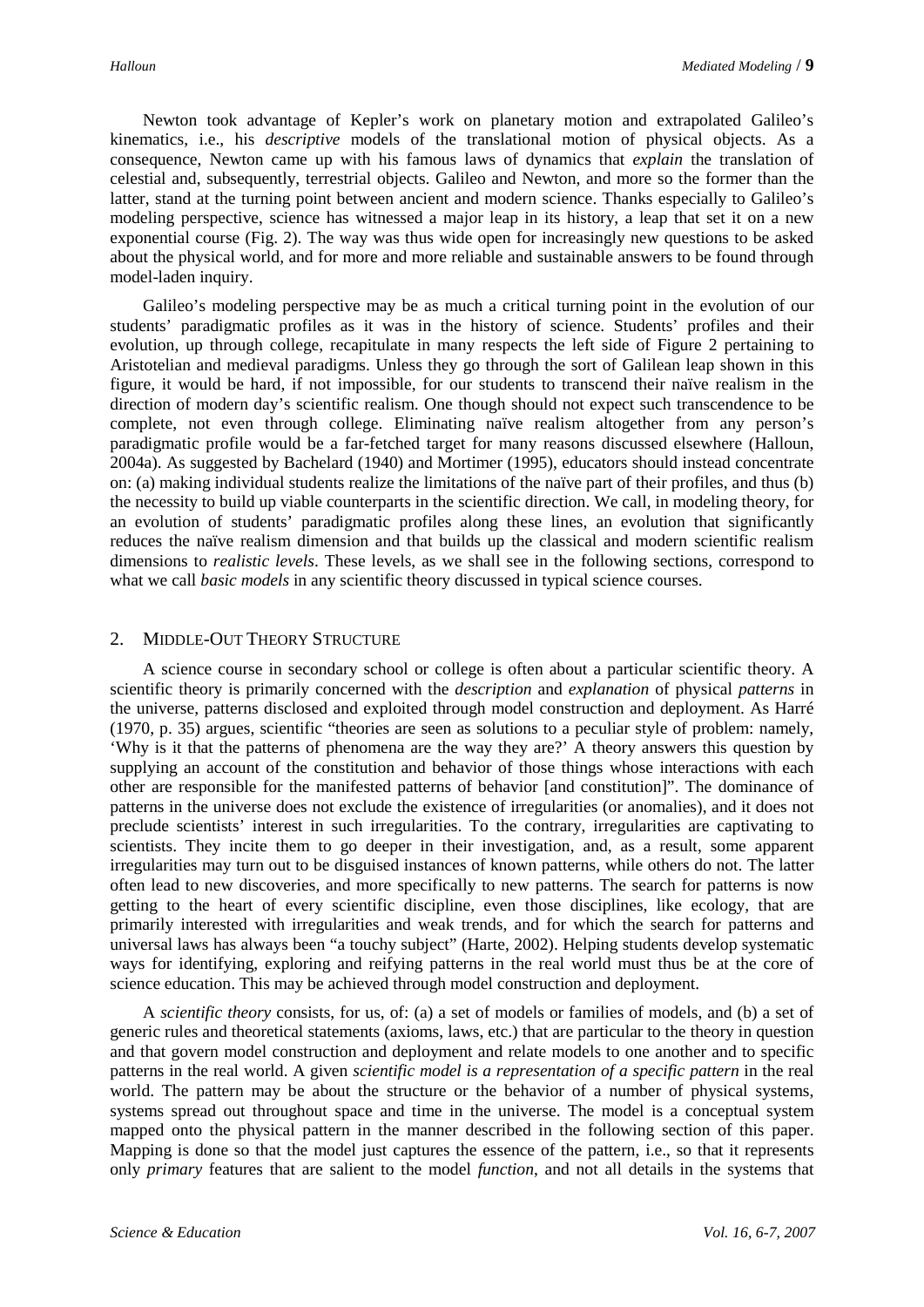manifest the pattern. The model may serve to: (a) *explore* the pattern, i. e., to describe, explain, and predict (or postdict) aspects of physical realities that are responsible for the pattern in question, and, eventually to (b) *reify* the pattern through the control or change of existing realities, or through the design and invention of new realities (like in technology).

Models are at the center of what we call *middle-out* structure of scientific theory. Many cognitive scientists have shown that, in accordance with the theory of prototypes and basic-level categories of Eleanor Rosch, "categories are not merely organized in a hierarchy from the most general to the most specific, but are also organized so that the categories that are cognitively basic are 'in the middle' of a general-to-specific hierarchy… Categories are not organized just in terms of simple taxonomic hierarchies. Instead, categories 'in the middle' of a hierarchy are the most basic, relative to a variety of psychological criteria" (Lakoff, 1987, pp. 13 and 56). For example, "dog" is "in the middle" of a hierarchy between "animal" and "retriever", just as "chair" is between "furniture" and "rocker" (Fig. 4). Categories in the middle are *basic* in the sense that: (a) they ensure the best way possible a cohesive structure of human knowledge of any type, and that (b) they constitute the most accessible, efficient and reliable building blocks in knowledge construction and deployment. The middle-out hierarchy extends, from our point of view, from physical systems in the real world to conceptual

| Categories Hierarchy (according to Eleanor Rosch & George Lakoff) |                     |              |  |  |
|-------------------------------------------------------------------|---------------------|--------------|--|--|
| <b>SUPERORDINATE</b>                                              | Animal              | Furniture    |  |  |
| <b>BASIC LEVEL</b>                                                | Dog                 | Chair        |  |  |
| <b>SUBORDINATE</b>                                                | Retriever           | Rocker       |  |  |
|                                                                   |                     |              |  |  |
| Real World Structural Hierarchy:                                  |                     |              |  |  |
| <b>SUPERORDINATE</b>                                              | Matter              | Galaxy       |  |  |
| <b>BASIC LEVEL</b>                                                | Atom                | Solar System |  |  |
| <b>SUBORDINATE</b>                                                | Elementary particle | Planet       |  |  |
| Conceptual Hierarchy in a Scientific Theory:                      |                     |              |  |  |
| <b>SUPERORDINATE</b>                                              | Theory              |              |  |  |
| <b>BASIC LEVEL</b>                                                | Model               |              |  |  |
| <b>SUBORDINATE</b>                                                | Concept             |              |  |  |
| Model Hierarchy:                                                  |                     |              |  |  |
| <b>SUPERORDINATE</b>                                              | Emergent model      |              |  |  |
| <b>BASIC LEVEL</b>                                                | Basic model         |              |  |  |
| <b>SUBORDINATE</b>                                                | Subsidiary model    |              |  |  |

**Figure 4**. Middle-out hierarchies.

- We define a *scientific paradigm* as a natural paradigm, i.e., a paradigm about physical realities that is shared by the members of a particular scientific community. A scientific paradigm has a well-defined scope in the real world. It serves specific functions regarding particular physical realities. To this end, it consists of (Halloun, 2004a):
- 1. Ontological tenets about physical realities.
- 2. A scientific theory, or a set of theories about such realities, along with epistemological: (a) tenets that underline the nature of various conceptions that make up any scientific theory, and that establish the correspondence of theory and conceptions to the real world, and (b) principles and rules for conceptual structure and categorization, and for theory organization.
- 3. Specific methodology (including standards, tools, rules, guidelines, processes) for: (a) theory construction, corroboration and deployment, and (b) continuous evaluation and refinement of all related conceptual structures and processes.
- 4. Axiological tenets some of which set the "value" of scientific theory and others govern scientist practice from an ethical point of view.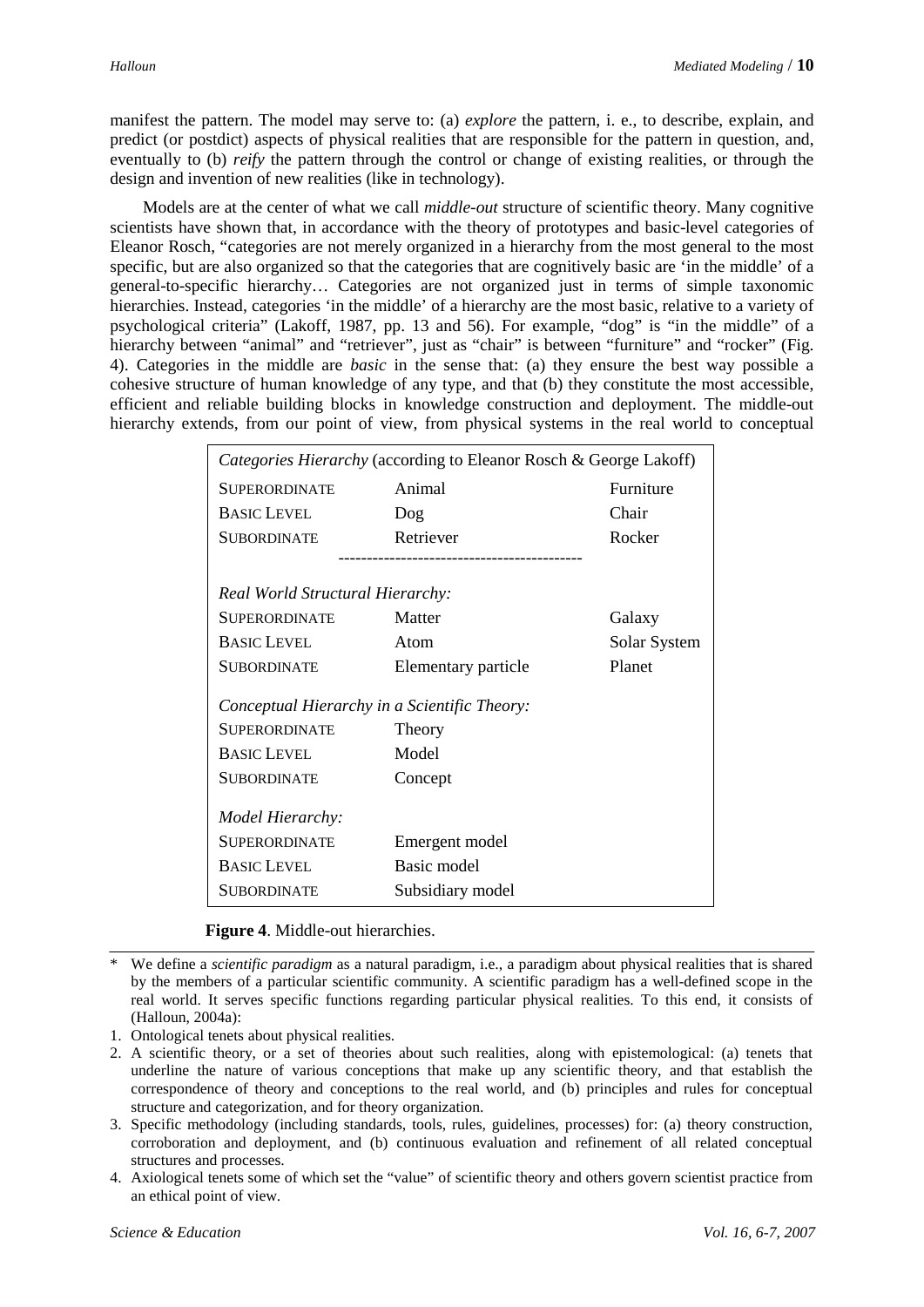systems in the paradigmatic world as indicated in Figure 4. Scientific theories provide the "content" core of a scientific paradigm\*, and models are 'in the middle' of conceptual hierarchy, between theory and concept.

The model-centered, middle-out structure of scientific theory ensures theory coherence and consistency from an epistemological perspective, and it facilitates people's development of scientific knowledge from a cognitive perspective. A scientific model is to theory and concept what an atom is to matter and elementary particles. Each elementary particle is essential in the structure of matter, but its importance cannot be conceived independently of its interaction with other particles inside an atom. It's the atom and not elementary particles that give us a coherent and meaningful picture of matter, and it's the atom that displays best the role of each elementary particle in matter structure. Now, Bohr's model of the atom is essential for understanding hydrogen-like atoms, and is often referred to as a "model" in physical science textbooks. However, the word model is seldom used in reference to other scientific models, which would give students the false impression that Bohr's model may be about the only scientific "model". Furthermore, various concepts and laws are often presented episodically, one after another in a given chapter, without relating them to one another in the context of appropriate models, whether implicitly or explicitly. Students are thus deprived of the opportunity to develop a coherent, model-based, picture of scientific theory, and they end up with a piecemeal, fragmented picture of the world. To get a feel of this picture, imagine what your knowledge about physical realities would look like should you've learned at school that matter consists of elementary particles and should no mention about the atom was ever made.

Models in a given scientific theory are, for us, also categorized in a middle-out hierarchy as shown at the bottom of Figure 4. In the middle of model hierarchy are basic models. A *basic model* is one that is simple enough to facilitate student learning of fundamental tenets and conceptions (concepts, laws, etc.) of the respective theory and of fundamental tools and skills of scientific inquiry. A basic model is yet generic enough to serve in the construction of more complex models in the

### *Free particle*

Physical objects subject to no net force ( $\Sigma F_i = 0$ ), and thus maintaining constant velocity in any inertial reference system  $(a = 0, v = constant)$ .

### *Uniformly accelerated particle*

Physical objects in linear or parabolic translation with constant acceleration (*a* constant) under a net constant force ( $\Sigma F_i$  = constant).

#### *Bound particle in harmonic oscillation*

Physical objects undergoing periodic back and forth translation (sinusoidal *a* function) under a net force that is proportional to their displacement from a center of force  $(\Sigma F_i \propto \Delta r)$ . This model is often called simple harmonic oscillator.

#### *Bound particle in uniform circular motion*

Physical objects in uniform circular translation ( $a = v^2/r$ ) under a net centripetal force  $(\Sigma \vec{F}_i \propto r/r^2)$  of constant magnitude.

#### *Particle under impulsive interaction*

Physical objects whose linear momentum changes significantly, and almost instantaneously, like in the case of collision, under a variable net force  $(\Sigma F_i = f(t))$ exerted for a very short period.

**Figure 5**. Basic particle models in Newtonian theory of classical mechanics, with an outline of the translational pattern that each model represents in inertial reference systems.

Particle models refer to physical objects the internal structure of which can be ignored when they are in *translation* without rotation or precession, in a specific reference system. Each *basic* particle model is made up of a single, dimensionless object: a particle.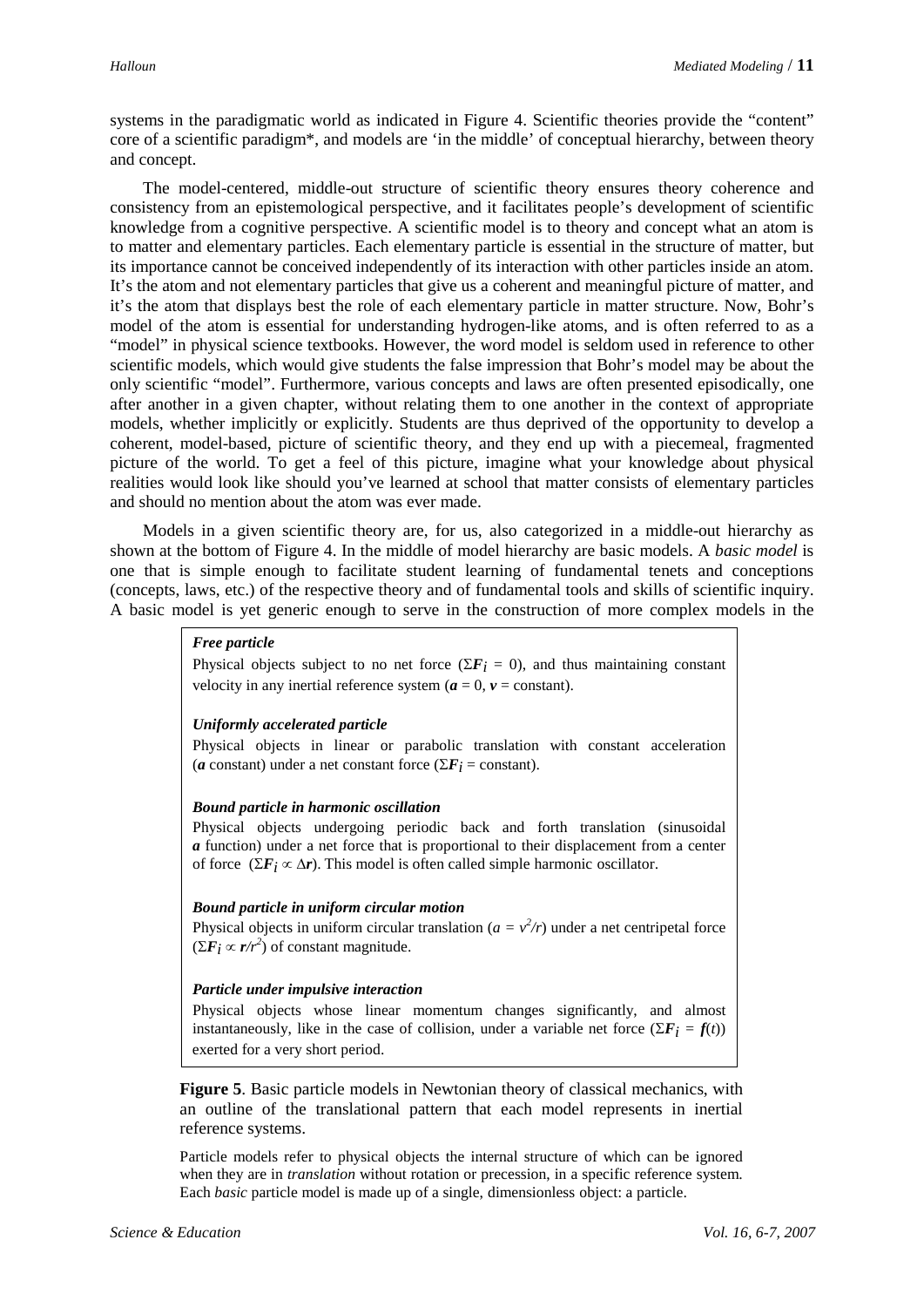theory. The set of basic models in Newtonian theory are given in Figure 5 for illustration. A student needs to understand the entire set of basic models so that s/he could meaningfully learn the theory in question, and realize a meaningful paradigmatic evolution.

At the subordinate level of model categories are subsidiary models. A *subsidiary model* is a simplified basic model, a particular case which students may usually be most familiar with, and that can serve as a stepping-stone for the comprehensive construction of the basic model in question. For example, the model of a particle in free fall (objects falling in vacuum in the absence of any force except for gravity) is a subsidiary model in Newtonian theory. It serves in the manner described in sections 5 and 6 of this paper for the progressive construction of the uniformly accelerated particle model (Fig. 5). At the superordinate level of model categories are emergent models. An *emergent model* is one that may be constructed by putting a given basic model together with one or more other models in order to represent a pattern that cannot be represented by either model separately. The model of a bound particle in uniformly accelerated circular motion is an example of emergent models. It emerges from combining two basic models in Newtonian theory shown in Figure 5, the uniformly accelerated particle model and the bound particle in uniform circular motion.

Some cognitive scientists, linguists and other researchers have argued that model-centered epistemology is not restricted to scientific paradigms, but that it extends to all sorts of human knowledge, and even to that of some animals (Johnson-Laird, 1983, p. 405 ff.). Bower and Morrow (1990) argue that "we build mental models that represent significant aspects of our physical and social world, and we manipulate elements of those models when we think, plan, and try to explain events of that world". Meanwhile, Johnson-Laird, Hestenes and others express a more radical position. According to Johnson-Laird (1983, p. 402), "*all* our knowledge of the world depends on our ability to construct models of it", and according to Hestenes (1995) "we come to know real objects (their properties and processes) *only* by constructing models to represent them in the mind" [italics added]. A more moderate position is expressed by Lakoff (1987) who argues that we "use cognitive models in trying to understand the world. In particular, we use them in theorizing about the world, in the construction of scientific theories as well as in theories of the sort we all make up" (p. 118). "The main thesis" of Lakoff "is that we organize our knowledge by means of structures called idealized cognitive models, or ICMs" (ibid, p. 68).

In an analysis of categorization data, Lakoff (1987) shows, and Giere (1994) supports, that human categorization is based on ICMs and not on similarity between individual features. ICMs govern the middle-out hierarchy across and within various categories. Along these lines, Giere (1994) argues that models of any scientific theory can be graded with some basic models in the middle. Basic models, according to Giere, are most important to develop the fundamental building blocks of a given scientific theory and corresponding rules of model construction and deployment. Our middle-out categorization of scientific theory and models (Fig. 4) and our focus on basic models (Fig. 5) resonate well with the positions of Lakoff and Giere.

#### 3. MODELING SCHEMATA

The middle-out, model-centered structure of scientific theory is laid out explicitly in modeling instruction, i. e., while teaching science within the framework of our modeling theory. Students are guided to systematically develop the content of any scientific theory in the form of models of welldefined scope and structure, and to construct any conception (concept, law, etc.) only as part of, or for the sake of, a particular model or set of models. The content of a science course is thus rearranged to serve this purpose, and students are empowered with appropriate tools to meet this end. The most important of these tools are organizational tools that we call modeling schemata.

A *modeling schema* is an organizational template used to ensure that any conception, and especially a model, is built comprehensively, without missing any primary feature, and that it is integrated coherently in a given theory, all this in the most efficient, compact and coherent way possible. It also offers, directly or indirectly, well-defined rules for evaluating and employing the corresponding scientific conception. In a sense, modeling schemata are to meaningful learning of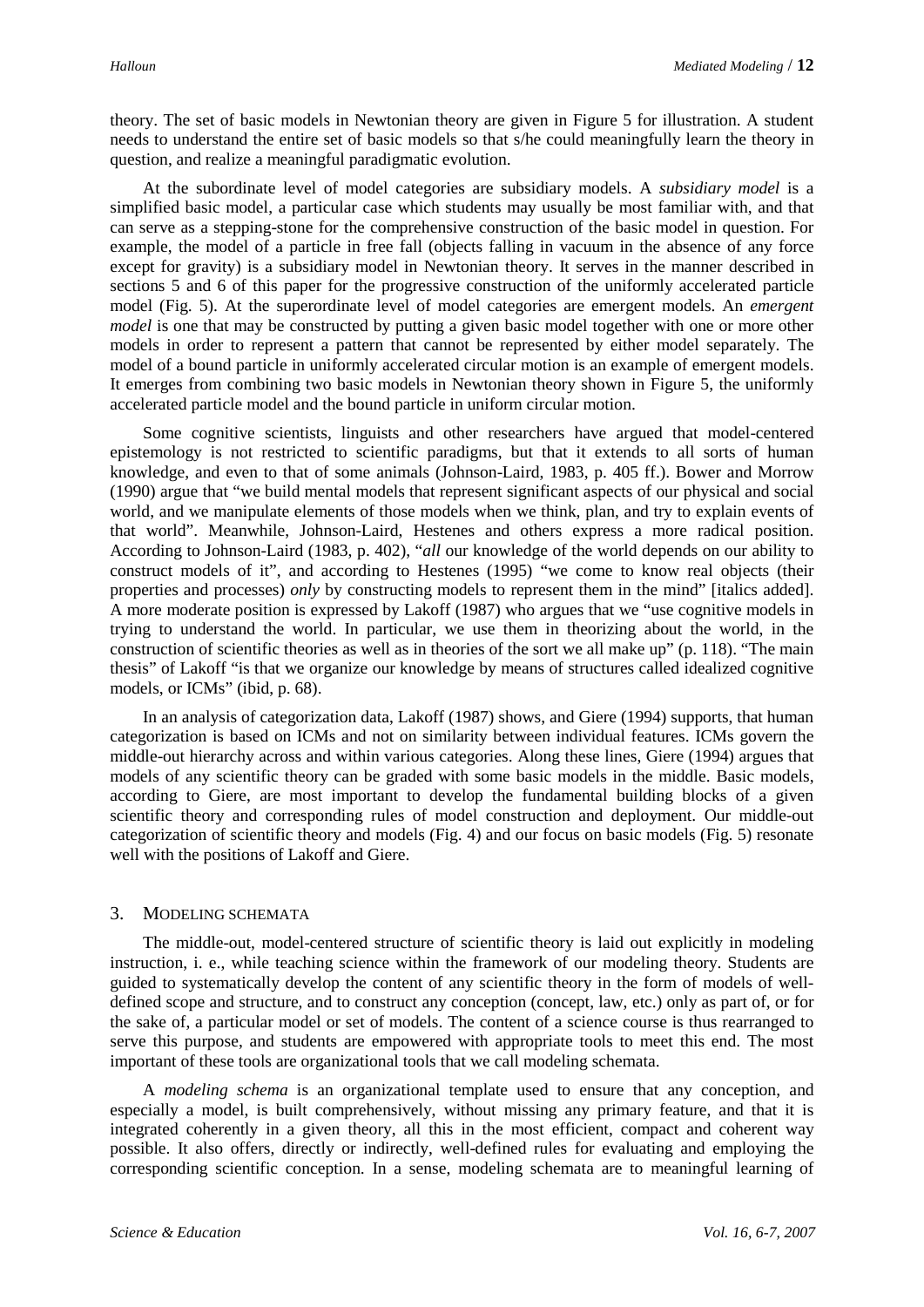science what semantics and syntax are to mastering any language. A modeling schema sets the rules of correspondence of a conception to the real world just like semantics do with vocabulary. It also sets the guidelines for putting the conception together and relating it to other conceptions just like syntax in grammar. Two modeling schemata are especially helpful for teaching science. One is the model schema; the other is the concept schema.

The *model schema* is a four-dimensional template for putting together any scientific model (Halloun, 1996, 2001a, 2004a), at least those models that are the object of study in secondary school and college science. Two of the four dimensions, composition and structure, set the ontology and function of the model, and the other two, domain and organization, set its scope, all in terms of the scientific theory that the model belongs to, and by correspondence to physical realities displaying the modeled pattern.

The *domain* of a scientific model includes all physical realities manifesting the pattern that the model represents. These realities are called model *referents*. A model's domain can be delineated by answering questions of the sort:

- ♦ What physical systems does the model refer to in the real world?
- ♦ What pattern do these systems share in their structure and/or their behavior?
- ♦ Under what physical conditions?
- ♦ Under what limits of approximation and precision?

Model *composition* consists of concepts representing *primary* constituents and respective properties of physical systems, i.e., only those constituents and properties that are salient to the pattern. Concepts of interest to us at this level are mainly of two types: object-concepts and propertyconcepts. *Object-concepts* (or conceptual objects) represent physical bodies that significantly contribute to the making of the pattern represented by the model. These may be *objects* that enter in the make up of each physical system of interest, or *agents* in the environment of the system, i.e., physical bodies outside the system that interact significantly with objects inside. *Property-concepts* (or *descriptors*) represent primary physical properties of objects and agents, and of their mutual interaction. The composition of a model can be determined by answering questions like:

- ♦ What are the primary *objects* of a system and what object-concepts can represent them? (e.g., a particle in Newtonian mechanics; this is a dimensionless object, a point, that refers to physical objects whose translational motion is not affected by their geometric properties of shape and dimension).
- ♦ What are the primary *agents* in the respective environment and what object-concepts can represent them?
- ♦ In what kind of *reference system* can these objects and agents be most conveniently studied?
- What *intrinsic descriptors* (property concepts) characterize each object? (e.g., mass, charge).
- ♦ What *state descriptors* characterize each object? (e.g., position, momentum and other kinematical concepts).
- ♦ What *interaction descriptors* characterize object-object and/or object-agent interactions? (e.g., force, field and other dynamical concepts).
- ♦ What symbolic, pictorial, diagrammatic, graphical *representations* can most conveniently be used to depict all objects and descriptors above, and in what coordinate system?

Model composition is meant to discern between primary and secondary aspects of a pattern, i.e. between those aspects that need to be accounted for in the modeling process and those that may be ignored within the considered limits of precision and approximation. In model composition, primary object and property concepts are only listed and not related to one another. Model *structure* spells out relevant relationships among primary features of the pattern represented by the model. Model structure can be defined along four subdimensions, or facets, each dealing with a specific aspect of model referents in relation to pattern formation. These are the topology facet, the state facet, the interaction facet, and the cause-effect or causal facet. Each facet is distinguished conceptually by the nature of descriptors involved and the ways they are related in space and time. Various relationships are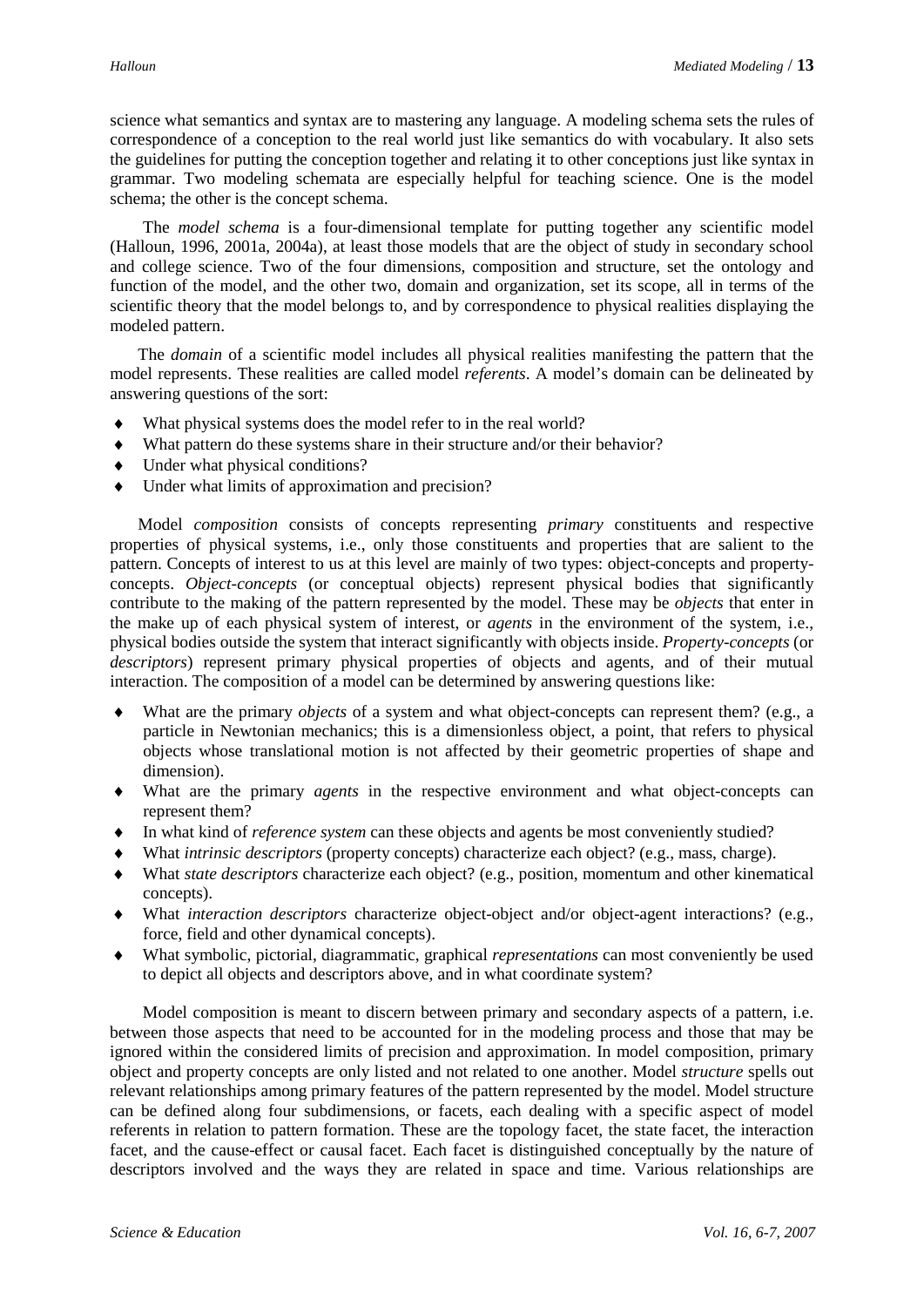expressed in an appropriate reference system relative to which the pattern is conveniently identified. Such relationships come primarily in the form of laws that set the distinctive descriptive and/or explanatory *function* of the model. The structure of a model can be generated by answering questions like:

- ♦ What descriptive and/or explanatory function does the model serve? (e.g., a kinematical or a dynamical model in Newtonian Theory).
- ♦ What geometric structure does the model have? (e.g., none for a particle model made of a single particle, topography of many-particle models). This question sets the *topology* of the model.
- ♦ What *state* laws *describe* best the behavior of each object? (e.g., so-called kinematical equations of motion, like  $r(t)$ ).
- ♦ What *interaction* laws quantify best the interaction of each object with other objects and agents? (e.g., Newton's law of universal gravitation, Hooke's law).
- What *causal* laws *explain* best the behavior of each object? (e.g., Newton's second law).
- ♦ What symbolic, pictorial, diagrammatic, graphical representations can be used to conveniently depict all the above?

Model *organization* situates a given model in the respective scientific theory. It establishes the relationship of the model in question to other models in the theory by answering questions of the sort:

- ♦ What are the limitations of the model?
- Where does the model fit in the middle-out model hierarchy (Fig. 4)?
- ♦ What features does it share with other models in the theory to which it belongs?
- ♦ How does it differ from other models?
- ♦ What other models complement it in the theory?
- Can it be merged with other models to form a new model that answers questions that cannot be answered with either model separately? If so, how?

*Concepts* are elementary building blocks of models. They gain their significance only when used in model construction, and more specifically in spelling out laws, definitions and other theoretical statements that make up the model structure. In order to build concepts comprehensively and integrate them coherently into respective models and theory, the model schema is complemented with the *concept schema*. This is a four-dimensional template used for the construction of individual concepts within the context of basic models (Halloun, 1998a, 2001a, 2004a). The four dimensions are scope, expression, organization and quantification. They are concisely presented below for property-concepts or descriptors.

A descriptor represents, to a certain degree and within certain limits, a particular physical property shared by many real world systems or phenomena. It has a domain confined to the represented property and a particular function (descriptive or explanatory) depending on the nature of the property. Domain and function constitute concept *scope*. A set of *correspondence rules* establishes viability conditions of the concept in the real world as well as its utility in the composition of models.

Each concept is expressed in science in a unique way associated with particular semantics that establish what the expression actually delineates in the real world or the rational world of scientific theory and paradigm. A mix of verbal, symbolic, iconic, and especially mathematical forms of *expression* is commonly used to communicate any scientific concept. The mix is necessary to come as close as possible to a comprehensive expression of the concept, since no single form can actually do so alone.

A descriptor gains its significance only after related to other descriptors within the contexts of models, and especially basic models. Concept *organization* sets criteria and guidelines for classifying a concept and for relating it to other concepts, all along with appropriate syntactic rules.

A descriptor cannot be scientific unless it is measurable according to well-defined *quantification* laws and rules. These set the sort of measurement which the descriptor can be subject to (nominal,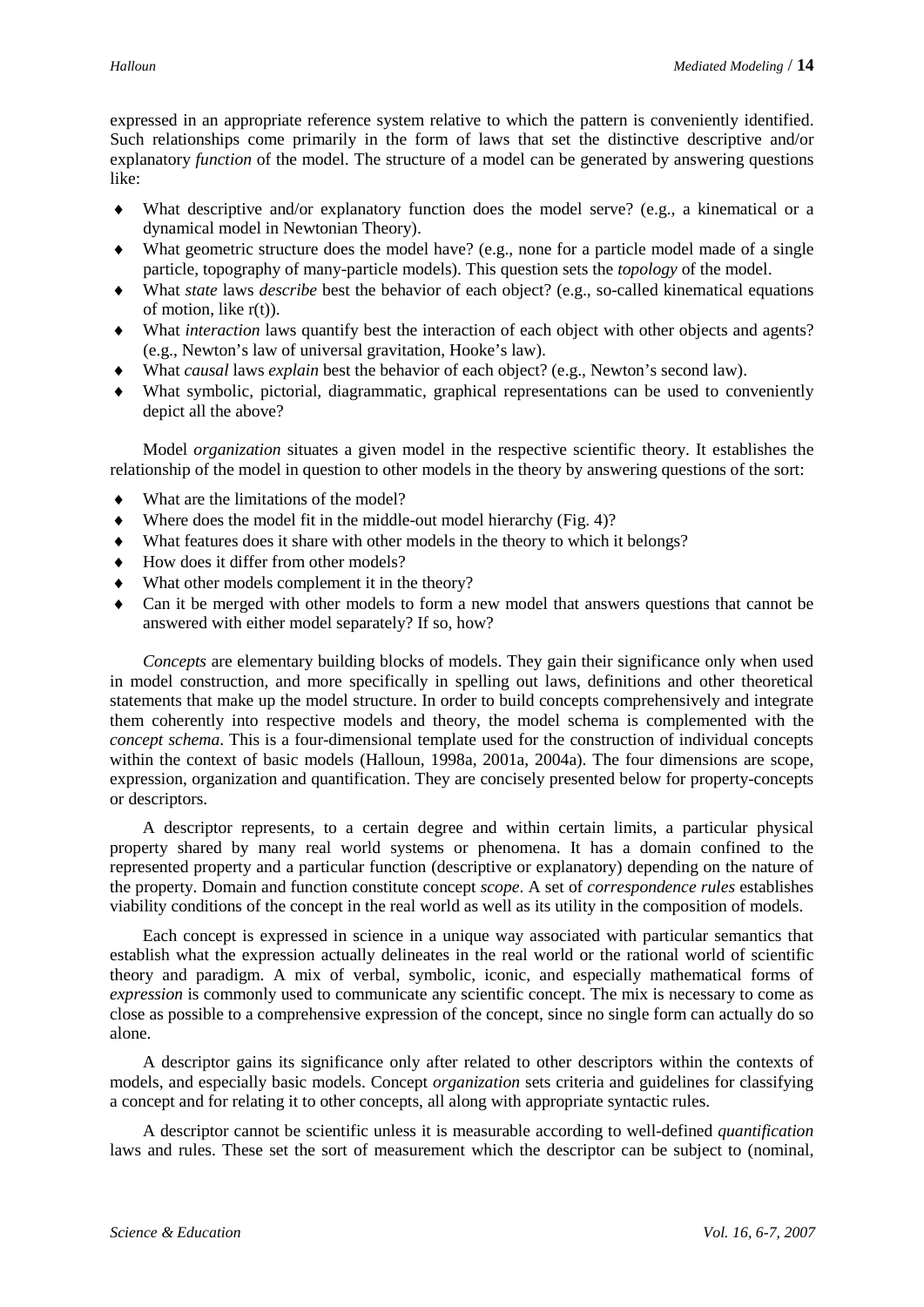ordinal, interval or ratio), and the means and procedures to which one can resort for determining values of the concept on a certain scale, and by comparison to a certain standard.

Modeling schemata are as much helpful for science teachers as for students. Teachers use them for planning and teaching lessons, and for assessing student learning and teaching practice. Under modeling instruction, the content of a teaching unit is usually organized around a specific model. Planning and teaching a lesson following modeling schemata ensure that students develop the model in question (or any necessary conception) without missing any salient feature. The same schemata can subsequently be used to develop an appropriate assessment taxonomy that covers all salient features of a particular model or other conception, and that helps logging the evolution of every student.

In the form presented above, modeling schemata are meant for immediate use more for teachers than for students. They serve as comprehensive templates or check-lists for planning, carrying out and evaluating instruction, and for putting more structure and coherence in the presentation of various models, laws and concepts in any scientific theory. Students need to systematically construct their conceptions following these schemata, but they need not, at least at the beginning of a course, to do so by going linearly and explicitly through each of the four dimensions of a given schema. In fact, a schema and its dimensions should not even be presented as such to students, at least not freshmen. As instruction progresses, teachers may encourage students to develop, for each schema, some sort of a flowchart or check-list for comprehensive model or concept development.

#### 4. MODELING INQUIRY

The paradigmatic evolution promoted in modeling theory is about both content and processes, and the model-laden philosophy weaves throughout all aspects of the target evolution. Special attention is devoted to two modeling processes that we see as scientists' primary modes of inquiry about physical realities: (a) *construction* of a new model, corroboration included, in the context of particular real world situations in order to represent a given pattern in this world, and (b) *deployment* of an already constructed model for solving empirical or rational problems and for further knowledge development.

Students engage in the two modeling processes, model construction and model deployment, and develop necessary tools and rules, systematically and progressively through well-structured learning cycles described in § 6. Students are motivated to construct a new model on a need basis, mainly by letting them realize that whatever knowledge they have does not allow them to make reasonable predictions about particular empirical situations. They subsequently begin constructing the new model along its four schematic dimensions (domain, composition, structure and organization) progressively. They start with a crude subsidiary model, and they keep refining and expanding all schematic aspects of the model through appropriate deployment activities. These activities are chosen so as to convince students of the need to further develop (or refine) the model in specific directions. In this respect, model construction and model deployment are back-and-forth activities that complement one another in a modeling cycle (§ 6).

Most science courses are traditionally offered in a two-stage sequence of development and application of particular conceptions (concepts, laws and other theoretical statements). Conceptions are first theoretically developed in the main body of a given chapter, and *then* applied in end-ofchapter exercises. In such a sequential presentation, application exercises subserve conception development. In our approach, model deployment follows chronologically various stages of model construction, i.e., it takes place after a model is being formulated in one form or another. However, model deployment does *not* strictly follow *from* model construction and it does not subserve the latter. The two modeling processes complement one another with respect to helping students develop a scientific model as comprehensively as possible, and gradually evolve into the realm of science. Model construction is not a one-time shot, especially when it is done in accordance with the model schema. A model is constructed in a *spiral* approach whereby the empirical scope of a model (domain and function) and its rational weaving (composition and structure) are developed progressively in the context of empirical and rational situations of increasing complexity. Model construction goes through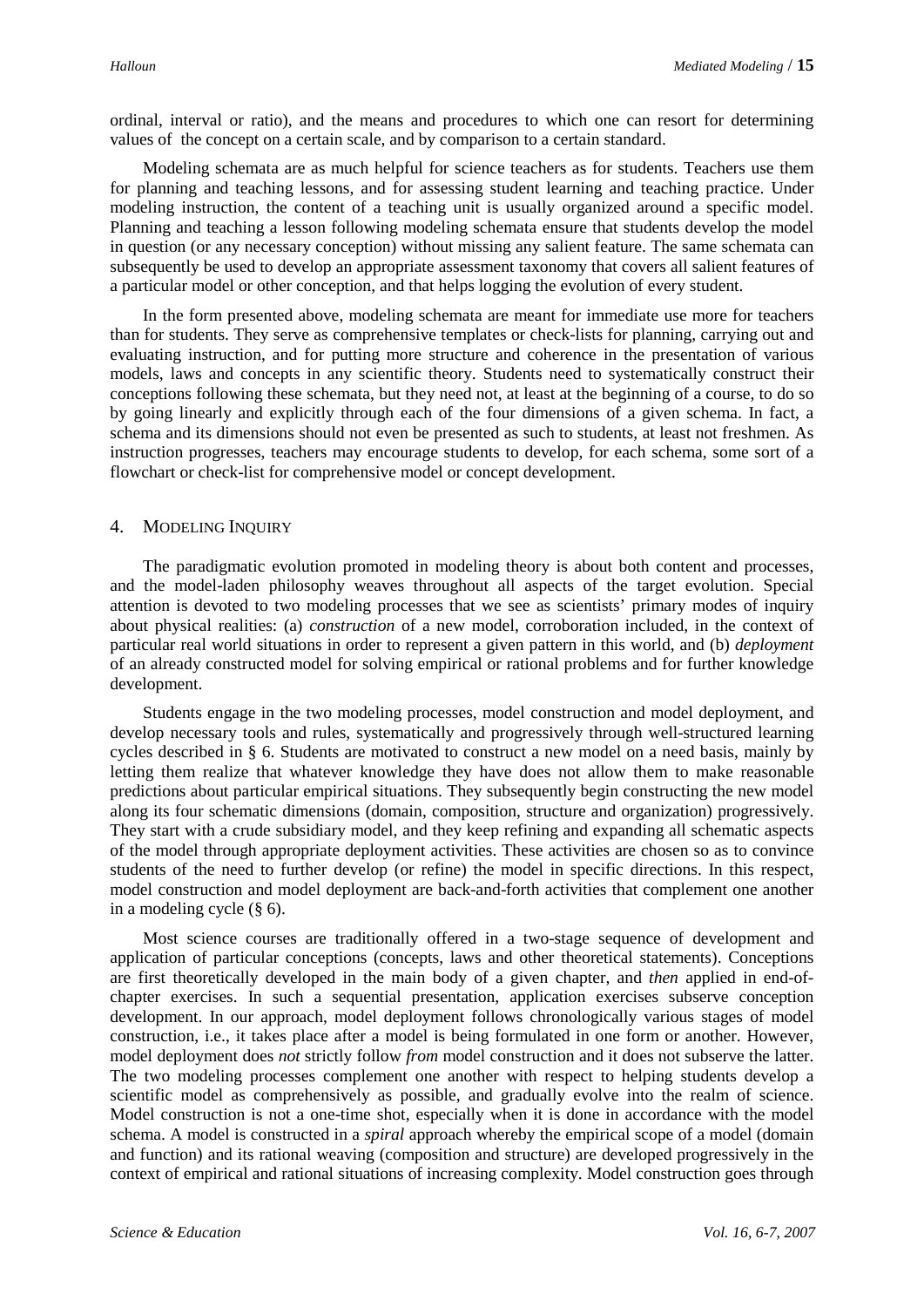a series of inquiry activities in both the empirical world of physical realities and related data and the rational world of scientific theory and paradigm. As such, the process of model construction follows the same canons of engagement with the two worlds as model deployment. Nevertheless, model deployment offers learners a more flexible and effective platform than model construction to consolidate various modeling tools and rules, including those that govern insightful and regulatory negotiations within each of the rational and empirical worlds, and between the two worlds (§ 5).

In modeling instruction, students sometimes develop some prescriptive, generic schemes for modeling inquiry. Such *modeling schemes* emphasize the central role of models in all sorts of empirical or rational inquiry, including traditional problem solving for which the scheme of Figure 6 is devised. The strategy outlined in this figure starts by analyzing a problem givens (before identifying goals or reading questions) in order to choose, in an appropriate theory, the model(s) that can best represent the situation at hand. Once models are chosen, and only then, one can identify the problem goals in order to pick whatever is necessary for solving the problem from the model composition and structure, and then represent the chosen components mathematically in convenient, multiple ways (diagrams, equations, graphs, etc.). A mathematical model is thereby constructed, and is subsequently processed in order to reach a solution to the problem. Every step of the way is evaluated by correspondence to the empirical situation, and in terms of the chosen theory, in order to ensure the validity and viability of the step. The process ends with a paradigmatic synthesis that recapitulates all major lessons learned in solving the problem, along with their implications on deployed models. This may include possible refinement of models and respective theory. Modeling schemes like the one in Figure 6 are primarily meant to help students realize that the solution of any problem can be efficiently attained by identifying (or adducing) at first the appropriate model(s) for the situation. Once the model(s) are identified in a given problem, the answer to any question follows directly from model structure (provided that one has already developed such a structure following the model schema).

Model deployment activities are not limited to conventional end-of-chapter paper-and-pencil problems. They include, like in the case of model construction, observations in the real world, empirical experiments, thought experiments (à la Galileo), field projects, case studies, all chosen with a special attention to interdisciplinarity and designed to provide, every now and then, the opportunity for team work. Most importantly, deployment activities are not limited to the "application" of conceptual models in solving typical end-of-chapter problems. They involve a variety of *dialectics* within and between two worlds, the *empirical* world of physical realities and related data, and the



**Figure 6**. Model deployment in an application activity.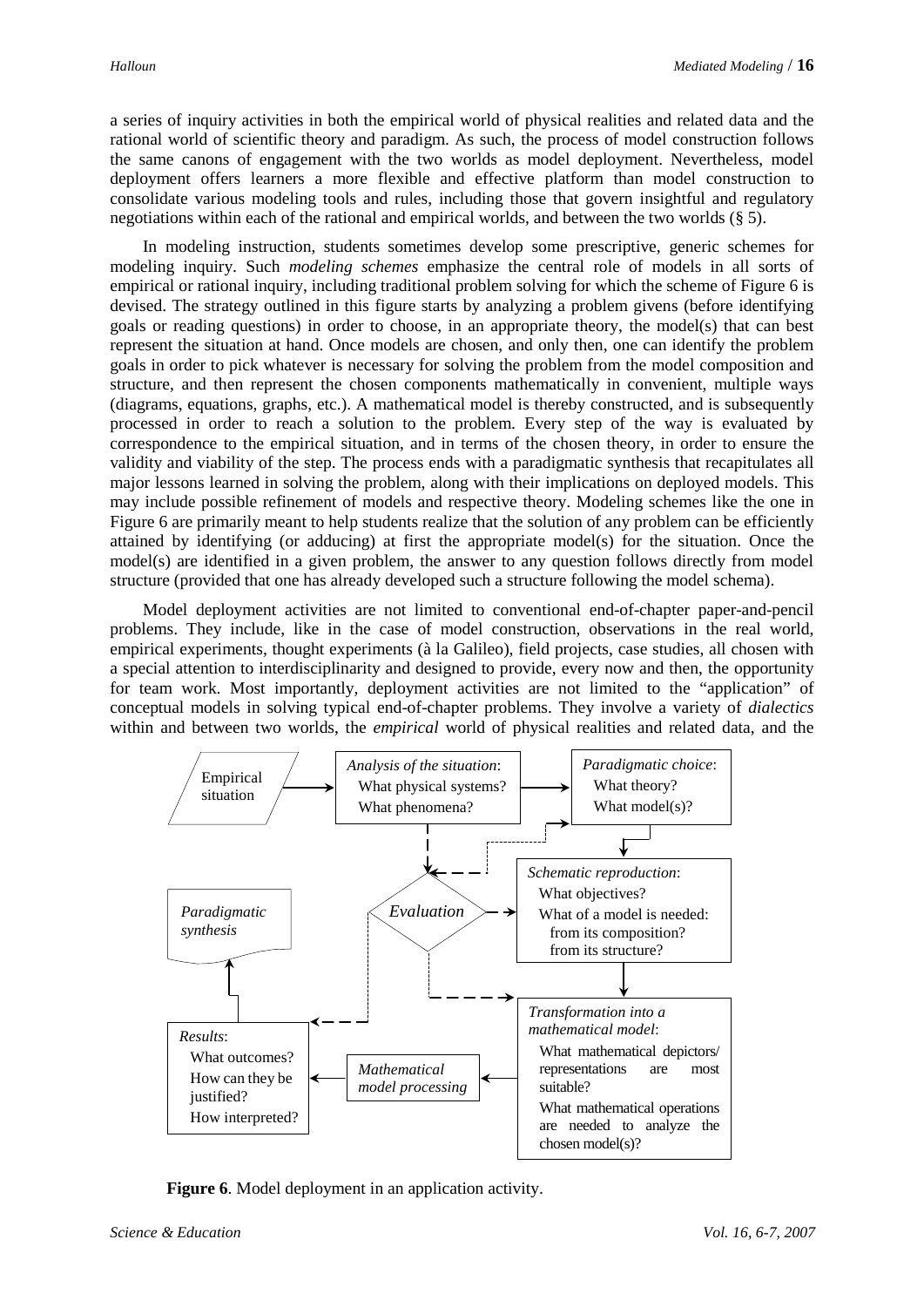*rational* world of scientific theory. In other words, model deployment activities are not confined to the traditional exercises of exploratory inquiry (description, explanation, prediction of particular aspects of physical realities), exercises often limited to the application of specific theoretical statements to certain physical or fictitious realities. Instead, modeling activities are diversified so as to help individual students develop a balanced diversity of skills pertaining to both *exploratory* inquiry and *inventive* research (pattern reification through control or change of existing realities or through design and construction of new realities), while they meaningfully realize, and take advantage of, the potentials of every model in a given scientific theory. As such, modeling instruction maintains a balance between four categories of model deployment activities: application, analogy, reification, and extrapolation. As outlined in Table 1, each category involves a particular type of dialectics within the rational world or the empirical world, or between the two worlds, and targets particular aspects of exploratory and inventive research.

Throughout the processes of model construction and deployment, students develop necessary conceptions, tools and rules in accordance with a number of rules of engagement including the following:

1. All conceptions (from concepts to models) are developed, along with necessary tools and rules, and to the extent that is possible, in an experiential form. *Experiential knowledge* about a physical pattern is knowledge that one develops through interaction, or rather transaction in Dewey's sense, with empirical data about the pattern in question. This is in contrast with *traded knowledge* that one learns about, mostly at face value, from other people, from textbooks or any other medium of information dissemination.

2. Every conception, tool or rule is developed *on a need basis*. A new model is introduced, as we shall see in § 6, only after students realize the limitations of a previous model(s) and are confronted

| Category      | <b>Dialectics</b>                    | Inquiry                  | Objectives                                                                                                                                                                                                                      |
|---------------|--------------------------------------|--------------------------|---------------------------------------------------------------------------------------------------------------------------------------------------------------------------------------------------------------------------------|
| Application   | Empirical<br>$\rightarrow$ Rational  | Exploratory              | Develop a rich repertoire of model<br>referents<br>Delimit model scope and set<br>conditions of nomic isomorphism<br>Develop rules of model adduction<br>for pattern description, explanation<br>and prediction or post-diction |
| Analogy       | Empirical<br>$\rightarrow$ Empirical | Exploratory<br>Inventive | Develop rules for pattern<br>identification<br>Develop criteria for establishing<br>analogy between model referents<br>Apply these criteria for designing<br>new referents                                                      |
| Reification   | Rational<br>$\rightarrow$ Empirical  | Inventive                | Develop rules of model-based<br>deduction for pattern reification<br>through:<br>Control or modification of existing<br>physical realities<br>Invention of new physical realities                                               |
| Extrapolation | Rational<br>$\rightarrow$ Rational   | Inventive                | Articulate deduction rules to:<br>Refine a model<br>Develop new concepts or laws<br>Construct a new model<br>Predict the existence of unfamiliar<br>referents or primary details of the<br>modeled pattern                      |

**Table 1** Taxonomy of model deployment activities (Halloun, 2004a)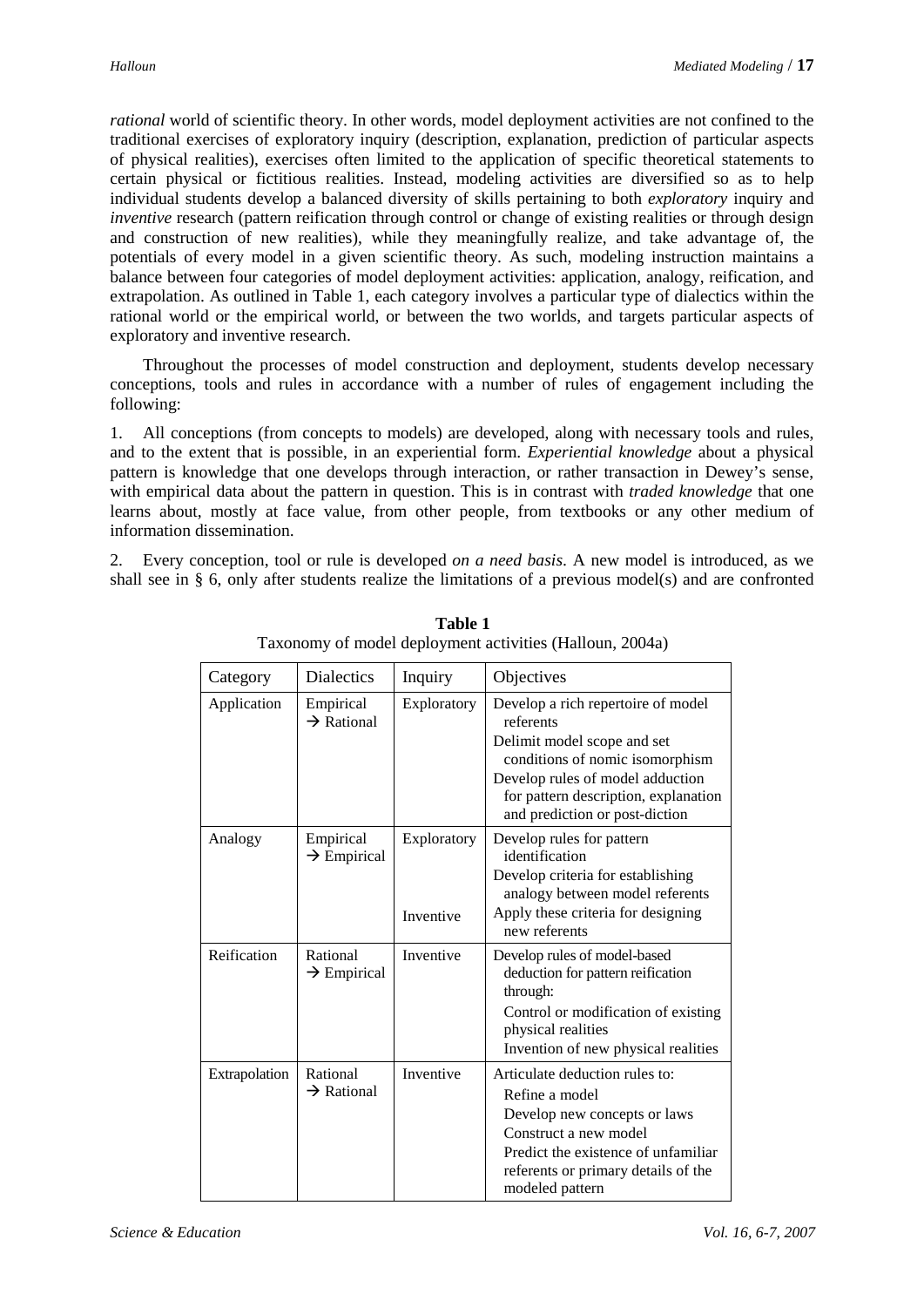with a new pattern that cannot be represented by any model already developed. The same goes for subordinate conceptions (concepts, laws and other theoretical statements). Any such conception is introduced only when needed for the construction or deployment of a given model. No conception, tool or rule is ever introduced for its own sake, otherwise students would see no interest in developing it and they would fail to consolidate it with the rest of their knowledge. This would subsequently impede their understanding of the new notion as well as of the model(s) that make(s) use of it.

3. Every conception is developed *progressively* within the context of the model (or set of models) for which it is needed, especially when the conception is as involved as a law. For example, students progressively develop an understanding of the functional relationship expressed in Newton's second law before they come up with the corresponding formal statement of the law. They do so by exploring physical situations pertaining to the free particle model and others pertaining to the uniformly accelerated particle model so that they gradually develop the law from a nominal expression to its formal expression as shown in Figure 7. As such, students: (a) overcome the paradigmatic barrier set forth by the mistaken belief that a force is required for an object to change its position, and (b) meaningfully develop semantics and syntax associated with the functional relationship that the law expresses.

4. All tools (and conceptions) are developed along with associated *semantics and syntax*. No tool is used in modeling instruction under the assumption that students know how to use it, even when the tool is supposed to be fully developed in other courses. Semantic rules establish the correspondence between the tool being used on the one hand, and the empirical world and other representational tools, on the other. They set the norms for interpreting various elements of the tool or whatever product that the tool may bring about when used, both in the empirical and rational worlds. Syntactic rules spell out the conditions and guidelines for relating various elements of the tool to one another and to those of other tools, and for manipulating the tool in specific empirical and rational contexts.

5. No tool is ever localized or trivialized unless students discover that either is the case when the tool is put to the test under a variety of contexts. Students are encouraged to consider whatever tool used by scientists, irrespective of the discipline into which the tool was originally developed, or of the time at which its development took place. A tool commonly used in one scientific discipline may be considered for use in other disciplines. Some long forgotten tool may be reinstated; such tools are sometimes more efficient than ones that are nowadays being adopted and even revered.

- 1. *Nominal expression*: An object needs to interact with some agent(s) to change its velocity (in direction or magnitude), and not its position, in a given reference system. In the absence of any interaction, the object maintains a constant velocity in any inertial reference system.
- 2. *Ordinal expression*: When an object interacts with an agent that exerts a given force on the object, the velocity (or linear momentum) of the object changes in the direction of the force. The bigger the change of the object velocity in a given time (acceleration) for a particular mass of the object, or the bigger the mass of the object for a particular change in its velocity in a given time, the bigger the required force.
- 3. *Proportional expression*: Under the condition above, the required force is proportional to the object acceleration and mass.
- 4. *Formal expression*: Under the same condition, the required force vector **F** is equal to the product of the object acceleration vector **a** and mass m  $(F = ma)$ .

**Figure 7**. Successive forms in which students progressively develop Newton's second law of dynamics.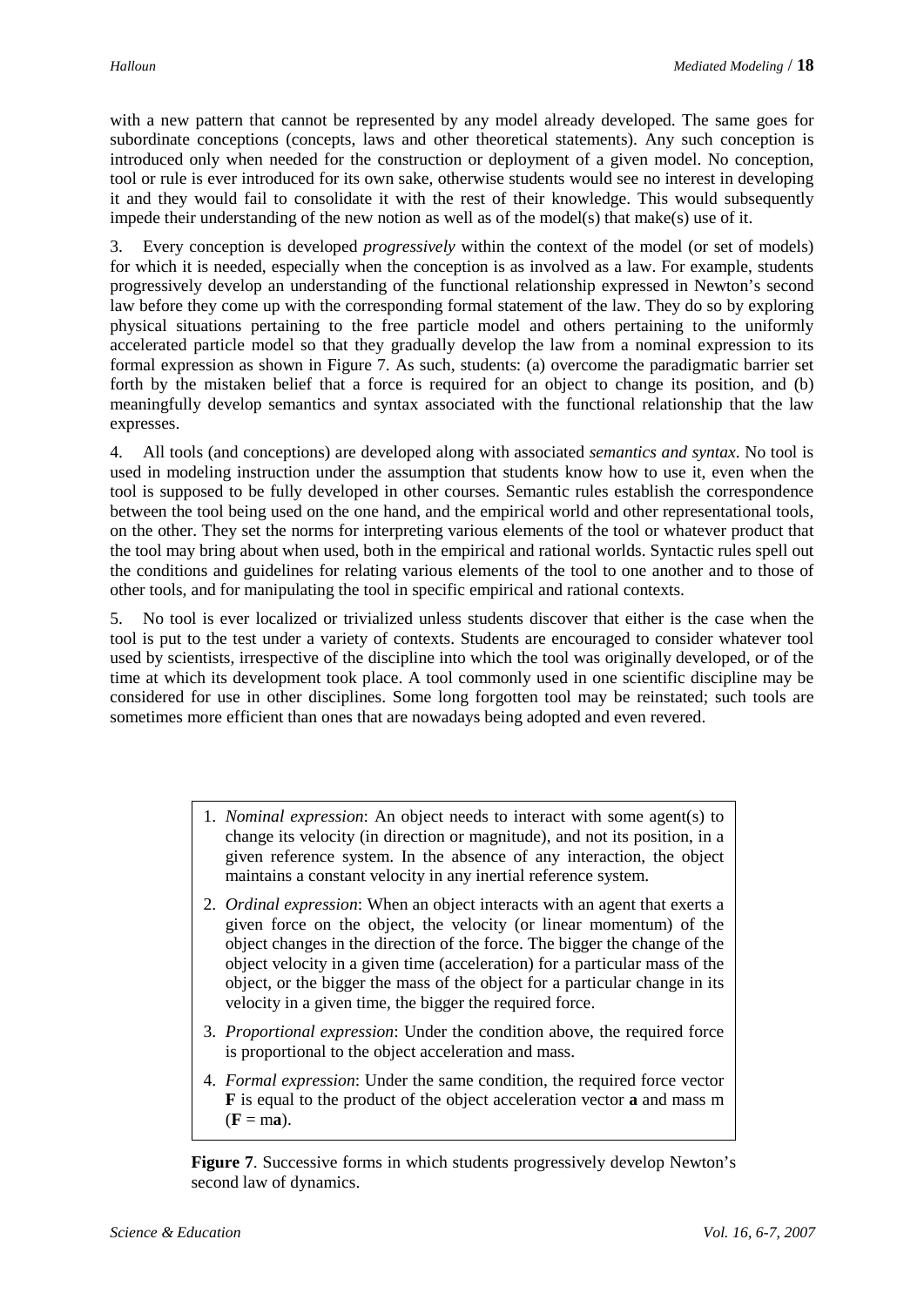### 5. MEDIATED LEARNING

Modeling instruction is student-centered, teacher-mediated. Individual students are afforded the chance to achieve the promoted paradigmatic evolution in an insightful and regulatory manner. Teachers *mediate* the process through structured learning cycles discussed in the following section. They provide guidance in timely manner so that students do not wander on their own in futile paths. They constantly induce students to reflect back on whatever knowledge that they might already possess and that relates to what they are learning in the classroom. Such reflection is rendered *insightful* in the sense that individual students become consciously aware of the limitations of their own conceptual structures or processes and of the sources of error when committed, and they explicitly realize what makes scientific realism superior to naïve realism from all perspectives. It is *regulatory* in the sense that individual students resolve any incommensurability between their own knowledge and scientific theory and paradigm, and they proceed through a paradigmatic evolution that meaningfully tames down the naïve dimension of student profile in favor of the scientific (classic or modern) dimension.

In conventional instruction, students are normally conditioned to verbally reproduce theoretical statements and heuristics in situations typical of, if not identical to, the ones discussed in class. The whole learning experience is primarily about *inscription of traded knowledge* in student mind, mostly in short-term memory, and seldom about formation of experiential knowledge. In the process, the student "learns about the real world from an intellectual distance, by reading about it", and is being filled "with information about the world, information that, in true written-word fashion, is removed from its context, at least to some extent, and represented rather than experienced directly" (Viau, 1994). Furthermore, students are seldom afforded the chance to go through a reflective experience whereby they could relate what they are told and shown in class to their own paradigms, and subsequently regulate, à la Dewey or à la Piaget, whatever "conflict" or dissonance that might emerge in the process. As a consequence, students usually memorize by rote various theoretical statements and related problem solving routines with the only interest of passing course exams rather than learning something that could be personally relevant and meaningful. Their naïve realism remains entrenched in their minds, and they keep resorting to this realism in their everyday life and not to what they learned in class, thus ending up with a state of cognitive dissonance as noted in § 1 above.

Modeling instruction reverses the situation through insightful and regulatory reflection that involves, among others, dialectics or "negotiation" modes shown in Figure 8. A student often needs to be engaged in all three negotiation modes across all dimensions of her/his paradigmatic profile (Fig. 1), but especially vis-à-vis the dimension or paradigm dominated by naïve realism. One of the three



**Figure 8.** Rational-empirical dialectics for the evolution from the realm of naïve realism or common sense to the realm of science.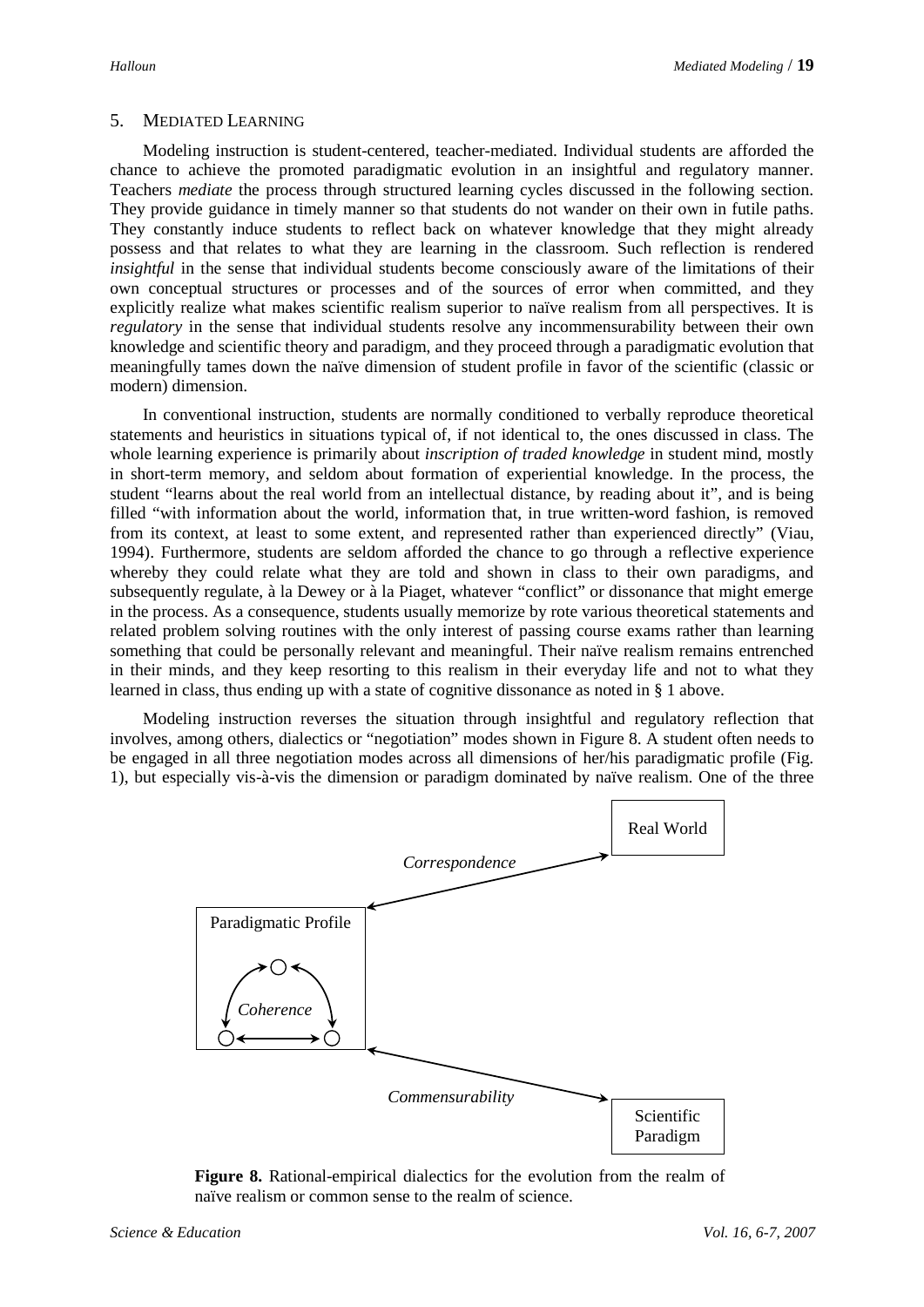modes is an intrinsic rational negotiation, an assessment of *internal coherence* of a given naïve (or even common sense) paradigm. The other two are extrinsic negotiations. One involves an empirical assessment of *correspondence* of a student paradigm to physical realities. Another involves a rational assessment of *commensurability* between the student paradigm and the corresponding scientific paradigm. Depending on whether assessed paradigmatic components are originally viable (from a scientific perspective), naïve or missing, a negotiation of any type may result respectively in the reinforcement, modification or replacement of existing paradigmatic components, and/or the construction of new ones. The outcome, in other words, consists either of the possible *transformation* of existing viable or naïve knowledge or the *formation* of missing one (Halloun, 1998b, 2004a).

The outcome of a learning experience is determined primarily: (a) by the model being developed and corresponding epistemological and methodological requirements, and (b) by the initial state of students' paradigmatic profiles. It is then the teacher's responsibility to determine what sort of dialectics are most effective for those profiles to evolve and meaningfully incorporate the model of interest, and what sort of intervention or mediation is most appropriate to this end.

In an analysis of research published in the last two decades, Taconis, Fergusson-Hessler and Broekkamp (2001) found that teaching approaches that improve significantly student problem solving in science courses share the following three characteristics: (a) the deliberate intention "to enhance the quality of [students'] knowledge base", with a special "attention for schema construction", (b) "the availability of external guidelines and criteria…, i.e. objective [guidelines and criteria] provided by experimental set up or the teacher", and (c) "the presence of immediate feedback". The authors also found that "letting students work in small groups does not improve problem-solving education unless the group work is combined" with all three features just mentioned. Our modeling approach (Halloun, 1996; Halloun & Hestenes, 1987) came on top of the list of best practices identified by the authors. Taconis et al. (2001) had also noted that "a considerable part of the teaching experiments over the past 10 years has been devoted to aspects of learning tasks that are not effective, such as group work without immediate feedback or external guidelines and criteria", and that "treatments focused on the knowledge base have been given comparatively little interest". Many educators have come lately to recognize the shortcomings of modern educational trends that emphasize student-centered environments that are relatively free from all sorts of structuring. Even some constructivists have come lately to realize the need "to structure the environment in ways that would lead to a deeper understanding of science" and to recognize teachers' pivotal role in the process by admitting that "until each student respects the teacher and is willing to construct that person as his/her teacher, there is little point in proceeding with a curriculum that provides students with autonomy and opportunities to learn through inquiry" (Seiler, Tobin & Sokolic, 2001).

Modeling instruction is *student-centered* in the sense that it engages individual students actively in the learning process, but it does not leave them out entirely on their own free will. It has a specific agenda to fulfill: meaningful and insightful paradigmatic evolution within the confinements of a given curriculum. This agenda cannot be fulfilled without teacher mediation. In fact, there is no meaningful learning without teaching, at least not for the overwhelming majority of students who cannot get selfeducated. "We have centuries of evidence to show that natural thinking is neither rational nor scientific. Scientific thinking has to be cultivated and nurtured. It is the result of education… Without teachers there are neither scientists nor scientifically literate citizens" (Matthews, 2000, pp. 332, 349). Research has shown that even "gifted" or "genius" experts who out-perform their peers in arts and science owe their achievement to the fact that they benefit from "sustained and specialized intervention from skilled teachers and parents" and especially "master teachers who either themselves had reached that level or had previously trained other individuals to that level" (Ericsson & Charness, 1994). Teacher intervention is advocated, in modeling theory, often not in the form of conventional lecture and demonstration, but in a sort of "mediated learning experience" whereby the teacher "mediates, transforms, reorders, organizes, groups, and frames" appropriate learning activities (Feuerstein & Jensen, 1980).

In modeling instruction, teacher mediation preserves a central role for student engagement and active participation in decision-making. Depending on the circumstance, mediation may take the form of moderation, arbitration, negotiation or initiation, and it always involves *teacher feedback*. The level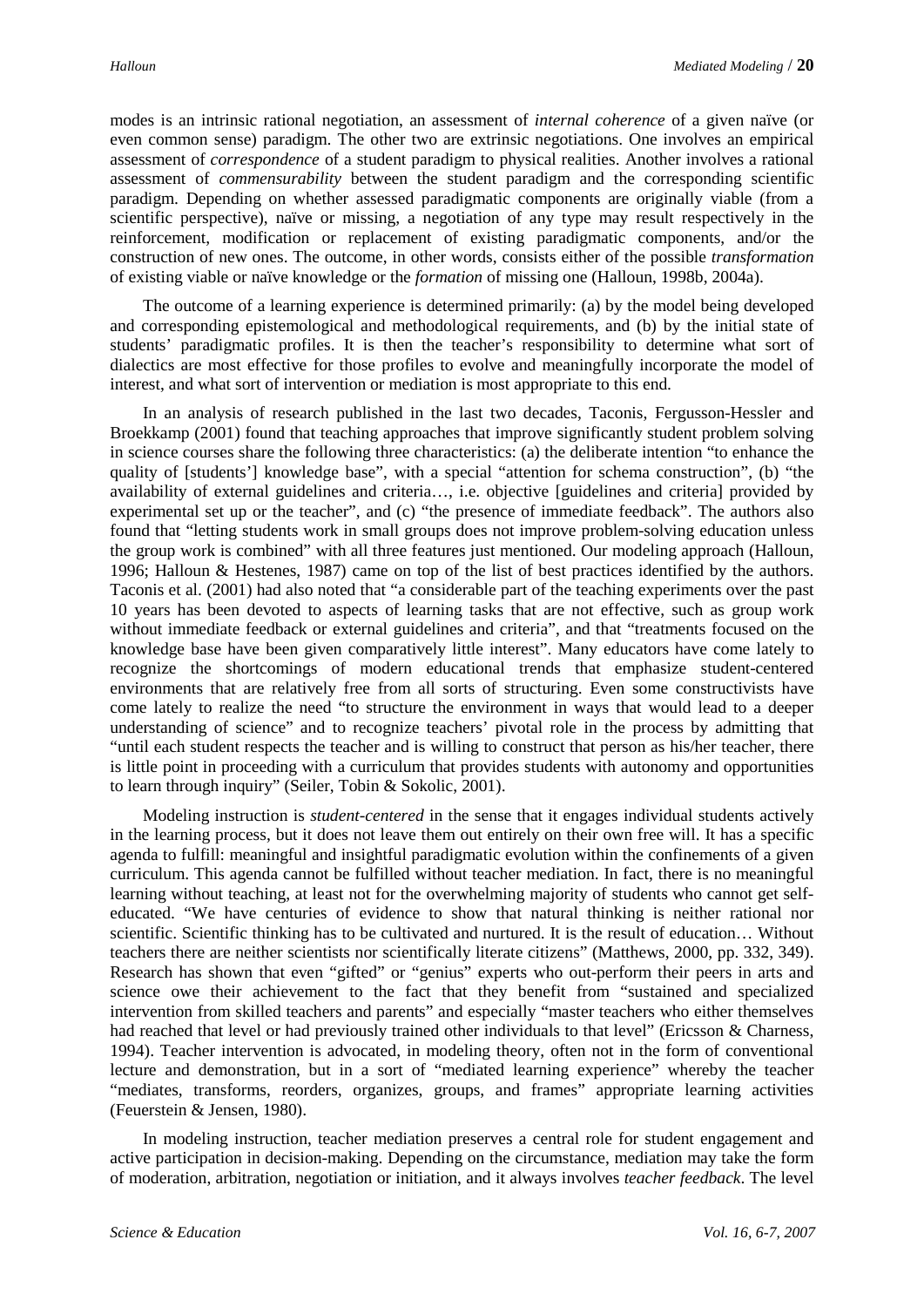and extent of this feedback increase progressively from moderation to initiationin a way to prevent students from going astray and to keep their reflective inquiry aligned as closely as possible with scientific inquiry. Moderation and arbitration are appropriate when students have their own ideas about topics of instruction, and when they can regulate these ideas almost on their own, given appropriate guidance. Otherwise, and depending on the intricacy of the situation, negotiation or initiation become more appropriate (Fig. 9).

As *moderator*, the teacher solicits ideas about a particular topic, and then guides students to compare ideas and resolve possible incompatibilities to the extent that they can do it on their own. The teacher does not intervene directly in the process to resolve the matter in favor of one idea or another. S/he can only passively supply some rational or historical details, or some empirical data that may help students brainstorm, clarify to one another specific ideas of their own, or bypass a stalemate which they may get to. The teacher gets more involved in the mediation process as an *arbitrator*. This role is especially important when students have conceptions or follow rules of engagement that are incommensurate with science (naïve, or of limited viability). The teacher would then bring concerned students first to a conscious state of *cognitive disequilibrium*, and direct them afterwards to negotiate things with their colleagues so as to get them resolved in favor of a particular position that is viable from a scientific perspective. The teacher does so first by invoking among students a sort of Socratic dialogues (Hake, 1987, 1992) that fosters rational-empirical dialectics for coherence and correspondence assessment of student ideas (Fig. 8). When this fails to bring things to a satisfactory closure in due time, the teacher shifts to scaffolding (negotiation or initiation) and offers the scientific position as an alternative that students are asked to ascertain.



**Figure 9**. Modes of mediated learning.

Each form of student engagement (boxes on the left-hand side) is mediated by a particular form of teacher intervention (opposite boxes on the right-hand side). Note a decrease in student autonomy and an increase in teacher authority as the teacher role evolves progressively from moderator to initiator.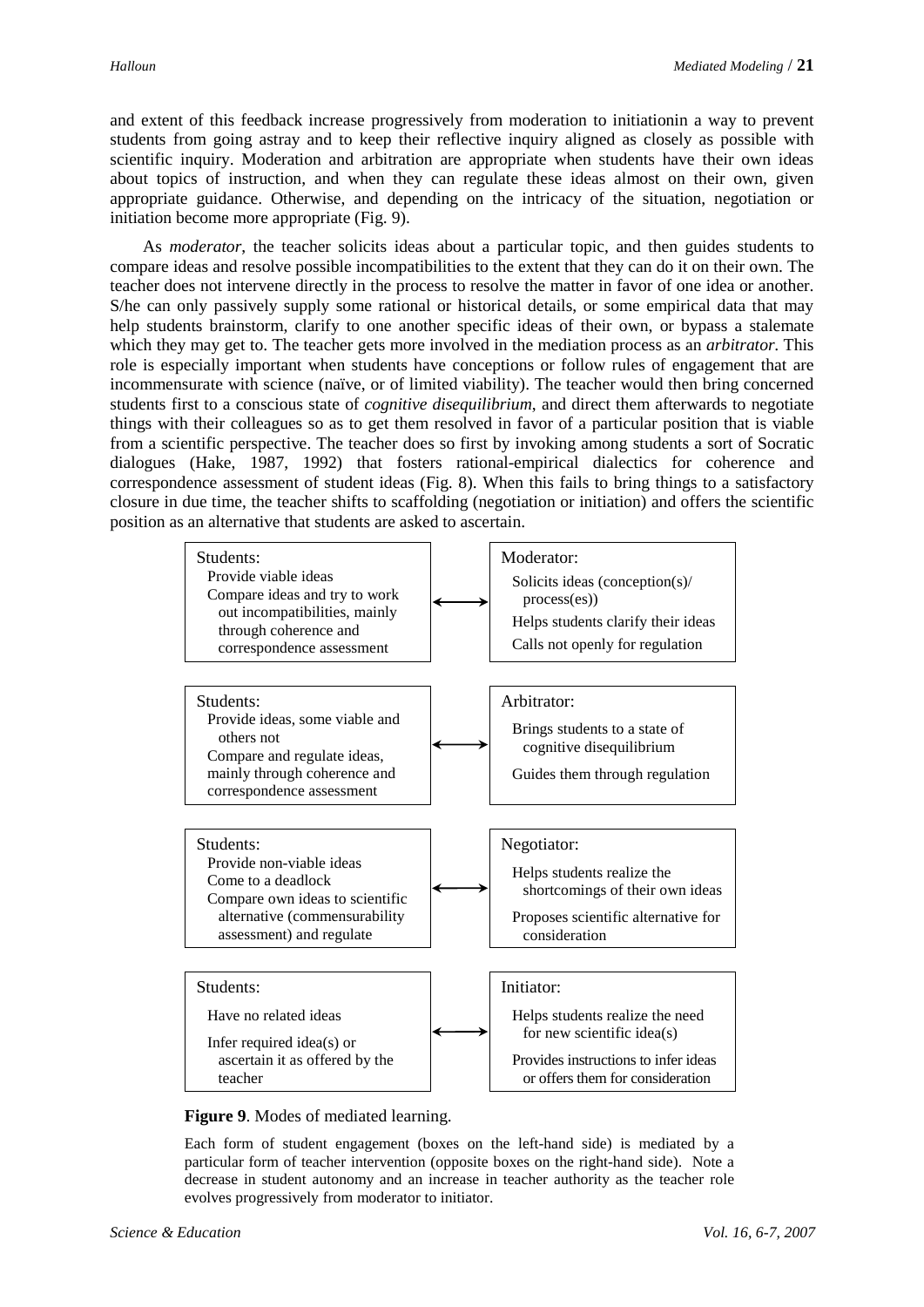*Scaffolding* is, for us, the type of mediation whereby the teacher gets most involved in directing the learning experience in the scientific direction. This sort of mediation is resorted to when moderation and arbitration fail to bring about students' self-regulation. It takes the form of *negotiation* when students already possess non-viable ideas about the topic of instruction, and of *initiation* when this topic is so unfamiliar to the students that they practically possess no related ideas. In both cases, and like in the case of moderation and arbitration, the teacher begins her/his mediation by confronting students with empirical situations or data. As *negotiator*, s/he asks students to put their own ideas to the test (e.g., by making certain predictions) in the context of these situations in order to bring them to a state of cognitive disequilibrium. When students fail to regulate their own ideas, the teacher confronts them with the scientific alternative and guides them through a process of commensurability assessment (Fig. 8). The scientific position is though not imposed in an authoritative way, but it is offered only as an alternative that students are asked to consider and ascertain on their own in order to be convinced of its viability. As *initiator*, the teacher first helps students realize that they cannot treat the empirical situations at hand with the knowledge they already possess, and that they need to develop a new model or new conception(s) to this end. S/he then guides them to infer the appropriate conception(s), and/or to rationally derive such conceptions from prior knowledge. The teacher may provide students with appropriate tools in the process. When students fail to construct the target conception, or conduct a particular modeling process, the teacher induces them to do so in a more direct way by presenting them with the scientific conception or process in the manner followed in the case of negotiation. In both scaffolding cases, and following regulation of student knowledge state, students would be asked to deploy the newly developed knowledge in a sequence of modeling activities where the teacher can gradually retreat from direct intervention, somewhat in the manner promoted in cognitive apprenticeship and similar modes of instruction (Heller, Foster & Heller, 1997; Shore et al., 1992; Roychoudhury & Roth, 1996). Scaffolding is especially needed at the beginning of a science course when students develop the most fundamental basic models (e.g., free particle and uniformly accelerated particle models in Newtonian theory). Subsequently, the teacher progressively moves away from this mediation form as students become more and more autonomous in model construction and deployment. The nature and the course of teacher mediation are in fact primarily governed by the stage at which students are in a given learning cycle (§ 6).

A trade-off exists between student autonomy and teacher authority in mediated learning (Fig. 9). Teacher feedback gradually increases as mediation shifts from moderation to arbitration, and then to negotiation or initiation. Lecturing, in the traditional sense, may sometimes be required, especially in the case of scaffolding. The more students are incapable of regulating their knowledge on their own, the more authority the teacher needs to assume, and the less autonomy students can be afforded, in order to ensure that the target paradigmatic evolution takes place efficiently and within the practical constraints of the course. Teachers can anticipate the type of mediation and level of feedback when they are aware ahead of time of the kind of conceptions students possess about the topic of instruction. To this end, they need to be equipped with a battery of diagnostic instruments that would help them identify and categorize student preinstructional knowledge state, and decide subsequently for the appropriate mediation strategy (Halloun, 2003).

#### 6. LEARNING CYCLES

In modeling instruction, the content of a science course is subdivided into units, each devoted to the development of a particular model. Students complete a unit through a teacher-mediated, wellstructured learning cycle. The idea of a learning cycle as a *structured, mediated* form of learning was first put forth by Karplus (1977), primarily for teaching concepts of elementary school science within the framework of Piaget's theory of intellectual development. Karplus "learning cycle consists of three instructional phases that combine experience with social transmission and encourage self-regulation… These three phases are exploration, concept introduction, and concept application". In the first phase, students are invited to explore an unfamiliar empirical situation in ways that "raise questions or complexities that they cannot resolve with their accustomed patterns of reasoning… As a result, mental disequilibrium will occur and the students will be ready for self-regulation". The teacher introduces a new concept or principle in the second phase to resolve the problem at hand, and then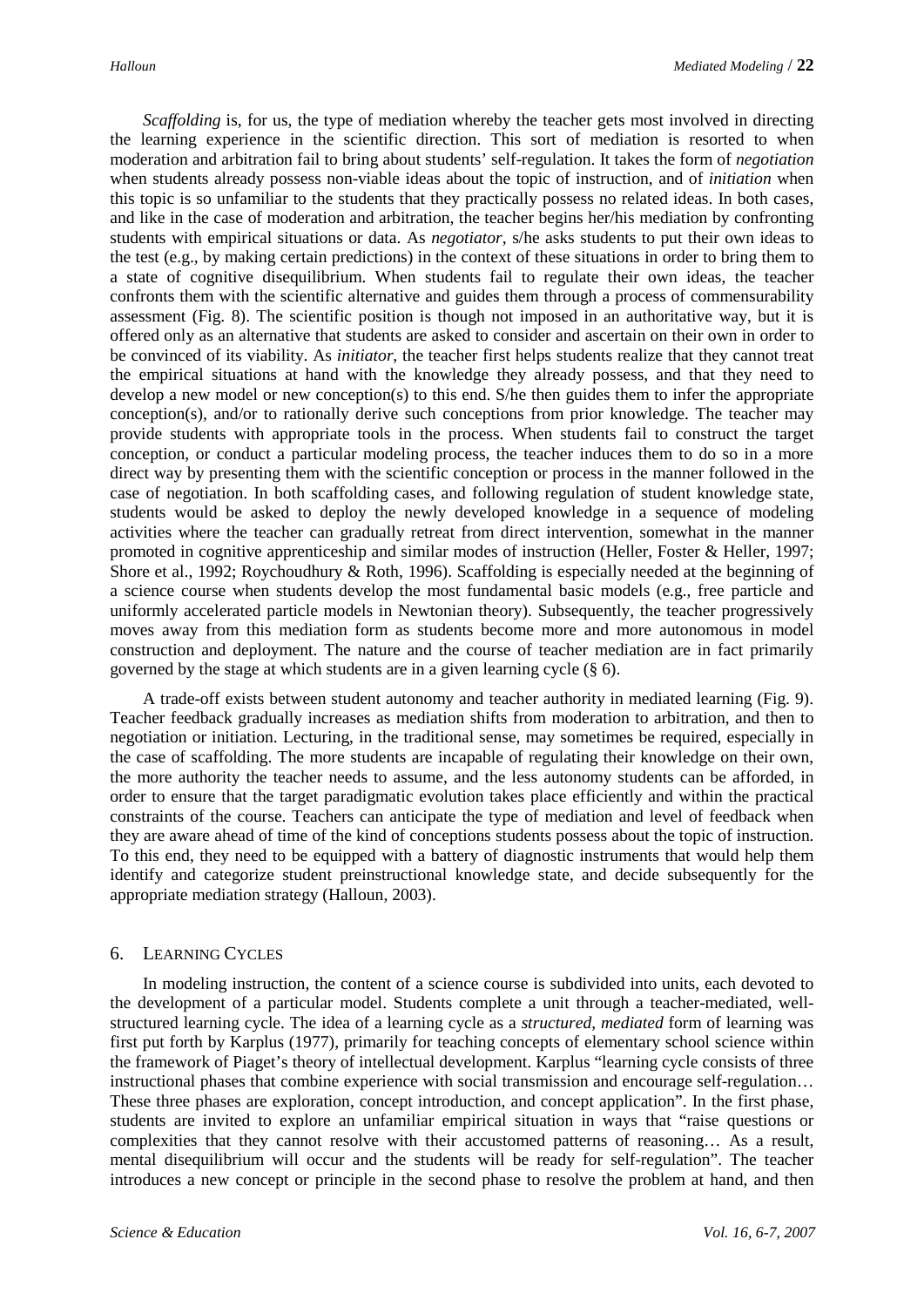students apply it in the third phase where "familiarization takes place as students apply the new concept and/or reasoning pattern to additional situations". Social transmission (i.e., teacher lecture for transfer of traded knowledge) is reduced in the first stage. It reaches its peak in the second phase where teachers reclaim their conventional role of lecture and demonstration, and it winds down in the third phase where "physical experience with materials and social interactions with teacher and peers play a role" (Karplus, 1977).

A learning cycle is, for us, a modeling cycle, a cycle for model construction and deployment. It is a student-centered, teacher-mediated cycle designed explicitly to foster the paradigmatic evolution we aim at in the most effective and efficient way possible. It draws on Karplus and related works of merits in science education. Our typical modeling learning cycle (MLC) is a five-phase cycle. Phases are, in order, exploration, model adduction, model formulation, model deployment, and paradigmatic synthesis. Each of the first four phases goes in two stages (Fig. 10). A modeling cycle as presented below represents the ideal cycle that students may be guided through. Relative adherence to the cycle depends primarily on students' initial knowledge state, the complexity of the model under construction, and practical classroom constraints. Only experience can tell a teacher to what extent s/he needs to follow the cycle.

A modeling learning cycle begins with the *exploration* phase. This is a two-stage phase devoted to motivate students to construct a new model of well-defined scope and to let them subsequently propose, in a crude form, a number of candidate models. In the first stage, called *monstration* stage (MLC1 in Fig. 10), a number of empirical situations sharing a given *pattern* are exposed so as to bring students to a state of *cognitive disequilibrium*. More specifically, students are brought to realize: (a) that the pattern at hand is outside the scope of prior knowledge (already constructed models, if any), i.e., that such knowledge is inadequate for describing, explaining and/or predicting the pattern in some respects, and thus (b) that a new model is needed in order to come up with the correct inferences about the pattern under investigation. Construction of the target model begins in the second stage of the cycle, the stage of *nominal models proposition* (MLC2), with crude subsidiary models. Subsequently,





The dashed, curved arrow indicates that one may go back to any preceding phase as a result of rational and empirical *evaluation* that takes place continuously throughout the cycle.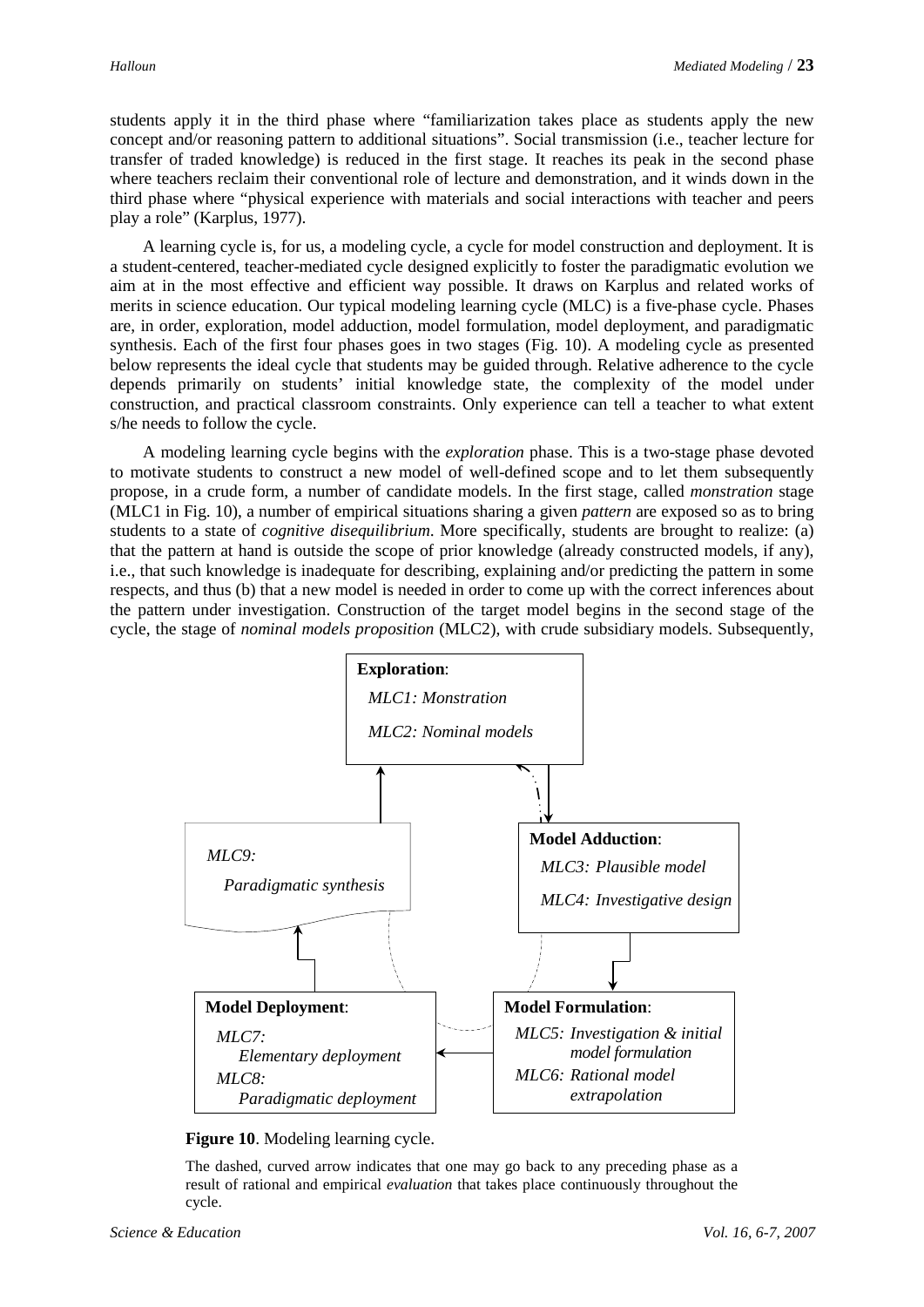and throughout the cycle, students are brought closer and closer to the target scientific model through progressive refinement or approximations of the proposed models.

A model is *progressively* developed throughout a given cycle. When students possess alternative conceptions of limited viability, modeling activities begin with these conceptions and proceed to get them gradually refined until they become commensurate with scientific theory. In this respect, the construction of a given model may begin with one or more *subsidiary models* that correspond to the target model, and that students might be familiar with from everyday life and/or from other courses. Otherwise, students begin the process with the construction of a new subsidiary model. Various schematic dimensions of the subsidiary model are then gradually refined and built up until the model acquires the desired form. This is how, for example, construction of the uniformly accelerated particle model may begin with the subsidiary model of a particle in free-fall. At some levels, *successive refinements* of the subsidiary model, or of any student conception of limited viability, may follow the approach prescribed by Barbara White in her ThinkerTools. White (1993) developed a computer program whereby, among others, students develop the concept of constant force through a hierarchy of simulation activities, beginning with an activity that simulates the force with identical pulses imparted to a dot on a computer screen.

A *nominal model* constructed in the second exploration stage (MLC2) is a generalization of a subsidiary model. As noted above, a subsidiary model is originally mapped on a particular instance of a pattern, a particular system or phenomenon that students are familiar with, whereas the emerging nominal model is about the pattern itself, i.e., about all physical realities sharing the pattern. Both subsidiary and nominal models are entirely constructed by students, and the underlying student paradigms may be anywhere in the profile spectrum extending from naïve to scientific. The structure of the subsidiary model may be well developed in student minds. However, students are intentionally guided to generalize the particular structure of this model in a nominal form (Fig. 7) at this stage in order to ensure that peer negotiations and self-regulation in the coming stage proceed in the right direction, and to reduce the chances of coming back to refine model composition in subsequent stages.

Students negotiate subsidiary and nominal models among themselves under teacher moderation. As a moderator, the teacher brings students together to discuss their own models among themselves and practically refine them on their own (Fig. 9). S/he could intervene when students fail to do so, but with the only purpose of clearing the way of student negotiations from any noise. This may involve clarification of some student views to the rest of the class, reminding students of conceptions they ask about, passive supply of some empirical data, historical cases or any information that may help students brainstorm and bring their naïve ideas to the surface or get out of any possible gridlock in their negotiations. By the end of this stage, students eliminate all models that they duly consider to be non plausible, and they would be left with no more than three candidate (nominal) models for consideration in the coming stage.

The exploration phase is followed by the *model adduction* phase. This second MLC phase is intended to bring students to concentrate on a single plausible model that appears to be reliably mapped on the new pattern that is being investigated in the cycle. This is also a two-stage phase. The first stage (MLC3 in Fig. 10) is devoted to the proposition of a *plausible model*, and the second stage (MLC4), to the proposition of an appropriate *investigative design* for empirically testing this model. By the end of this phase, students resolve major incommensurability between their own models and the target scientific model while enhancing their methodology of inquiry. As a consequence, they significantly reduce the naïve dimension and build up the scientific dimension of the corresponding profile (Fig. 1).

In MLC3, students compare nominal models they proposed in the previous phase so that they reach a consensus on a single model. The emerging model is supposed to bear all viable elements of its predecessors. It is a hypothetical model that students conjecture explicitly according to the model schema. Nominal hypotheses conjectured in the exploration phase are gradually converted into ordinal hypotheses, and then, if possible, into ratio-type or proportional hypotheses (Fig. 7). The plausible model may still include some residual secondary (non salient) and/or naïve elements that students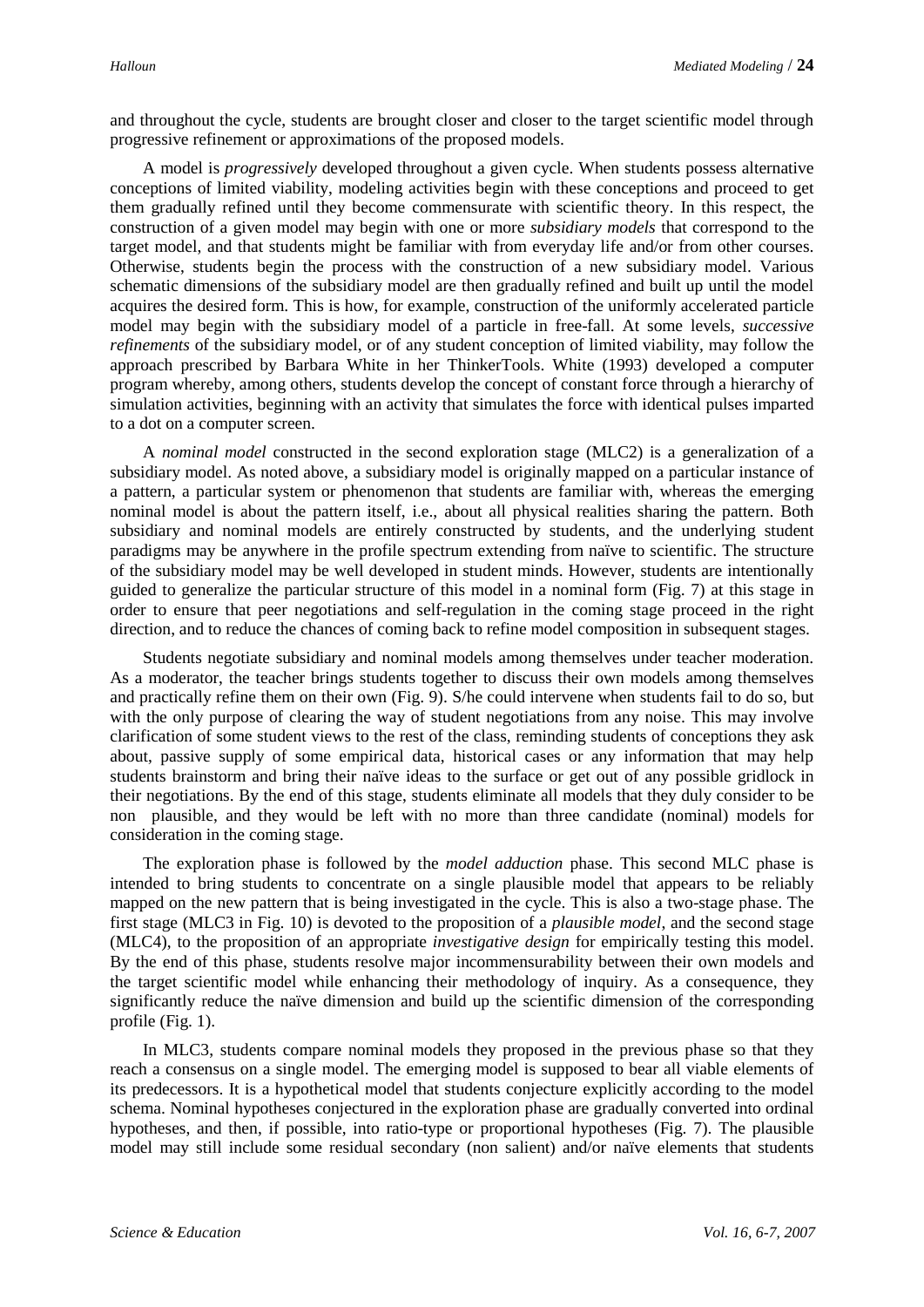could not entirely resolve, residues shared by all or some groups of students. These residues will be cleared out in the next phase.

In MLC4, students propose and negotiate ideas leading to an investigation designed to assess the plausible model so that it becomes ready for refinement in the following phase. Depending on equipment availability and procedural feasibility, the design can pertain to a classroom or field experiment, to observations in the real world, or to empirical data about the pattern of study provided by teacher or any other reliable source.

The teacher whose role was restricted to moderation of student brainstorming and negotiation in the previous phase assumes now a more active role, an arbitration role. As an arbitrator, in MLC3 the teacher intentionally steers student interaction in the direction of a single candidate model that is proposed in accordance with the model schema and that has a relatively high degree of viability and low degree of naïveté by comparison to its subsidiary and nominal predecessors. If necessary, s/he also ensures that appropriate new conceptions be constructed to this end. In MLC4, the teacher makes certain that students come up with a sound investigative design to assess the tentative model along with necessary norms and criteria for model acceptance and refutation.

Efficacy and efficiency of a learning cycle depend mostly on the first two MLC phases, and especially on the model adduction phase. The more of their own ideas they expose in these two phases, and assess in class by comparison to one another, and the more transparent and focused the investigative design becomes in their minds, the better chance students stand to bring the selfregulation process to a meaningful conclusion at this point and progress in the direction of a truly scientific model. Gradual formulation of this model takes place for the most part in the third MLC phase, and is achieved in the last phase following model deployment.

The third phase of the modeling cycle is the *formulation* phase. This is also a two-stage phase devoted to the formulation of a comprehensive and scientifically sound model based on the outcomes of the investigative design of MLC4 that students carry out in this third phase. The formulation will though not be exhaustive because, by now, the model would not have been sufficiently deployed yet. Model deployment takes place in the fourth MLC phase. New insights will subsequently be gained into various aspects of the model, and the model will be brought then to a maturity level that is high enough to conclude the learning cycle.

In the first formulation stage (MLC5 in Fig. 10), students conduct, in collaborative groups, the investigation they designed in the previous stage, and refine the plausible model of MLC3 in light of the investigation outcomes. By the end of MLC5, students achieve a *preliminary formulation* of the target model, a viable but incomplete formulation. The model thus formulated is a refined, formalized form of the plausible model conjectured in MLC3. Hypotheses in the latter are corroborated, modified or replaced, and the originally conjectured relationships are more precisely expressed (e.g., ordinal or proportional hypotheses are turned into ratio-type law statements). Seldom new major elements which have not been thought about before in one form or another emerge in the newly refined model. There is virtually a one-on-one mapping between this model and its predecessor. It is thus common that some primary features of the target model may still be missing. Aside from issues that may be brought about only after model deployment, student investigations cannot possibly cover all model aspects at this stage. Furthermore, various constraints may make it impossible for students to empirically corroborate or even induce certain model aspects. Such aspects may then only be inferred by rational analysis and extrapolation, and perhaps only through teacher initiation (Fig. 9). These aspects make the object of the next stage.

In the second formulation stage (MLC6), the model constructed so far gets rationally analyzed and extrapolated so as to come close to a comprehensive model formulation. *Rational extrapolation* can take place within the model in question, and/or from previously constructed models. For instance, by the time they have achieved MLC5, students would have already refined, in the form of scientific laws, all hypotheses conjectured in MLC3. When these laws are insufficient to complete the model structure, students can be guided to induce missing laws from available data if possible. If not, they can be guided to formulate these laws by rational extrapolation of laws they have already formulated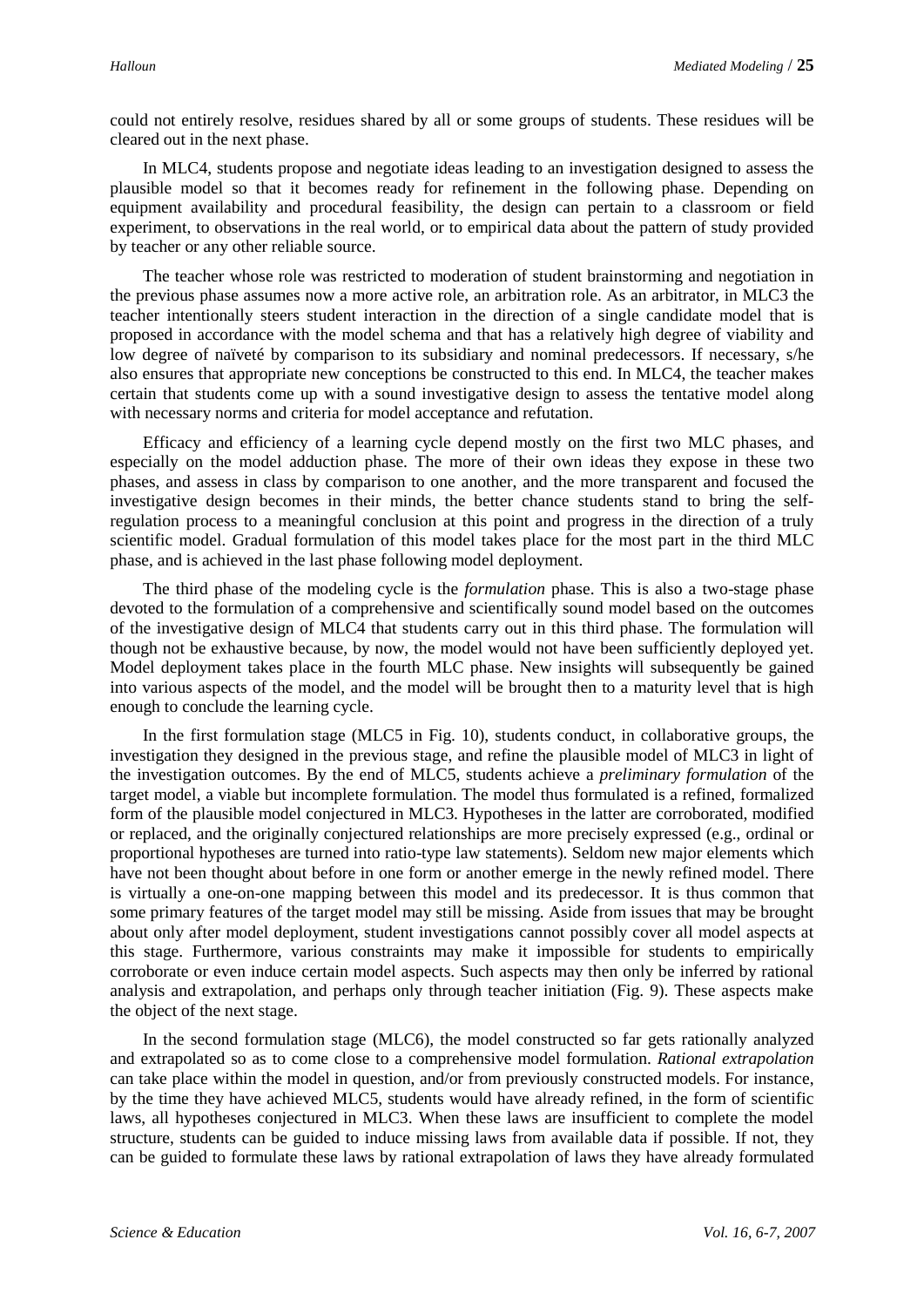in MLC5, and/or laws formulated in previous learning cycles, be it generic laws or laws that are particular to some old models.

The teacher assumes consecutively two different roles in this third phase of the learning cycle. At the beginning of MLC5, and all through the actual investigation process, the teacher retracts from the arbitration role to supervise the process from a distance as a moderator. Once the investigation is completed and students have prepared their reports, the teacher gets again more involved as an arbitrator of students' interaction to ensure that the model is properly formulated in MLC6. Sometimes, the teacher may even find it necessary to step up her/his intervention to take the form of scaffolding. As such, the teacher may instruct students to follow explicitly a specific path and/or provide them with necessary concepts and tools that are totally missing from their paradigmatic profiles and that are indispensable to complete model composition and structure. Scaffolding may involve lecturing when practical constraints prevent students from coming up with any of these concepts and tools on their own.

A model gains its full significance only after deployed in the real world for describing, explaining, predicting and controlling the structure and/or behavior of a variety of existing physical realities, for inventing new conceptual or physical realities, and for subsequently bringing to new horizons the theory and paradigm which the model belongs to. New insights are gained as the model is deployed in different contexts and envisaged from different perspectives. It gradually gains in scope (domain and function), and it becomes better and better situated in the corresponding theory.

The model constructed up to the third phase of a modeling cycle is deployed in the fourth phase. *Model deployment* activities are chosen so as to allow students complete and reinforce all four schematic dimensions of a model (especially issues that may still be pending at this point), and promote model-based inference in various empirical and rational contexts. Activities are conducted following systematic schemes that students develop for adducing the appropriate model(s) to the "givens" in a situation, and not following rules of thumb or context-specific prescribed routines to determine convenient "relationship(s)" between givens and unknowns. Such schemes and required tools and skills are progressively developed in two deployment stages. In the first stage (MLC7), students deploy in each activity only parts of the model formulated in MLC6. Deployment situations get progressively more complicated until they reach the level of *paradigmatic situations* in MLC7 (Halloun, 1998b), situations each of which requires deployment of the model structure in virtually its integrity. Activities in both stages are chosen to cover all four deployment categories distinguished in Table 1 (application, analogy, reification, and extrapolation), and they are not limited to conventional paper-and-pencil exercises and problems. They include, in addition to conventional exploratory activities, investigative activities of all sorts, thought experiments, historical and contemporary case studies of interdisciplinary nature.

Deployment activities, and especially those of paradigmatic deployment, are conducted under teacher arbitration following the same guidelines of the previous two stages. Students are encouraged more in this stage than ever before to rely on themselves and collaborate with the members of their groups whenever possible, and to carry out every deployment activity while reflecting on their own knowledge and regulating it in the most insightful way possible. To this end, they conduct every deployment activity in the manner they conducted the investigation of MLC4 and MLC5, individually or in groups, during class hours whenever that is possible. They expose their work afterwards and discuss it in class the same way they did in MLC5. When peer negotiations head to a dead-end after all possible arbitration, and only then, the teacher may intervene to resolve the issue one way or another by scaffolding (Fig. 9).

A learning cycle and thus a modeling unit of instruction are not brought to closure with deployment activities. New insights are gained about the model under construction in the deployment phase. Students need then to consolidate their experience in this phase with what they achieved in previous phases. *Paradigmatic synthesis*, the last phase of the learning cycle (MLC9 in Fig. 10), is devoted to this end and to subsequent recapitulation of the paradigmatic evolution students gradually achieved in the cycle. The synthesis in question differs significantly from summaries typically offered at the end of a chapter in conventional textbooks. Paradigmatic synthesis is done by the students.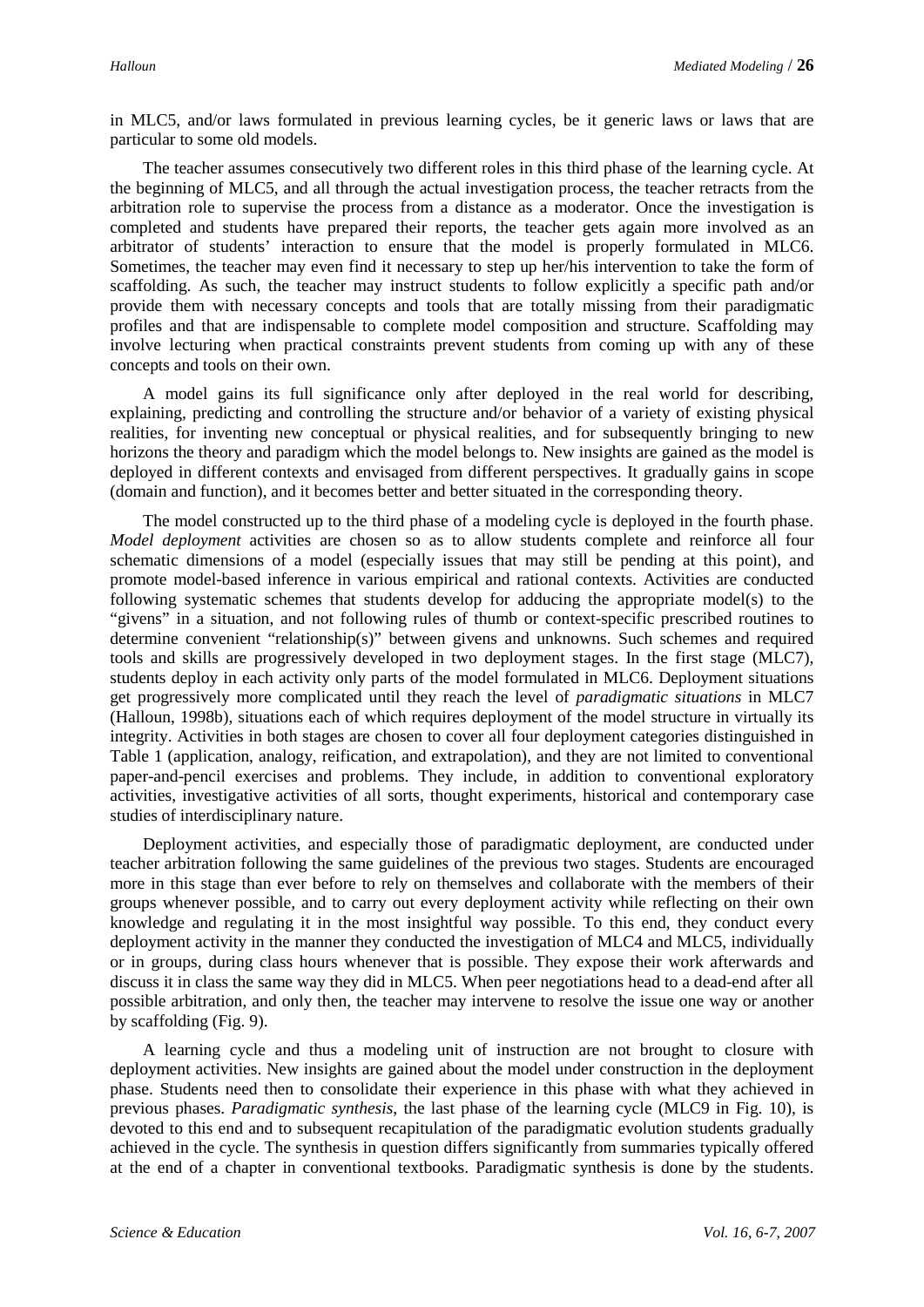Consolidation and recapitulation are conducted as critically as any other process undertaken during the cycle. Every point is systematically evaluated in this stage like in any other stage, and this along the lines of Figure 8. If determined to be viable, students proceed to the following point. Otherwise, students go back to a previous stage where the source of the problem might be rooted so that they can reconsider things and refine them appropriately. The process continues under teacher arbitration until students complete the synthesis of the current cycle and set the stage for the following cycle. Such an evaluation is in fact not limited to this stage, but it is carried out throughout an entire cycle, as implied in the dashed, counterclockwise arrow of Figure 10.

### 7. EFFICACY OF MODELING INSTRUCTION

Development of modeling theory has gone in the last two decades with this author (and is still going) through cycles similar to the modeling cycle described above. The theory that has repeatedly shown to be efficacious for secondary school and college physics courses is now being progressively deployed in various scientific disciplines and at all educational levels. Early outcomes show that modeling theory is at least as promising in the latter respects as it is for physics education.

Normative evaluation of modeling theory is the object of a number of publications. A comprehensive overview of the evaluation process is presented in a recent paper (Halloun, 2003), and it shows the relative efficacy of various components of the theory in fostering the paradigmatic evolution advocated in this paper. All in all, when deployed in secondary school and college physics courses, the theory has been leading to the following outcomes:

*Better conceptions*. Students show significantly better conceptual understanding of scientific theory following modeling instruction than following other forms of instruction. The Inventories of Basic Conceptions (IBC) is a battery of standardized instruments developed by this author for assessing student qualitative, conceptual understanding of basic conceptions (concepts, laws) in given courses (Halloun, 2005). IBCs include instruments similar to what used to be called the Mechanics Diagnostic Test (Halloun, 1984; Halloun & Hestenes, 1985b) or the Force Concept Inventory (Hestenes, Wells & Swackhamer, 1992) in physics education. Under modeling instruction students score on IBC posttests up to two standard deviations, on average, higher than students who learn physics under conventional instruction of lecture and demonstration.

*Better processes*. When given identical assignments and exams consisting of tasks similar to end of chapter problems typically found in traditional textbooks, students score on average up to three times better under modeling instruction than under conventional instruction. The better performance of students following modeling courses is due to their systematic use of problem solving (modeling) procedures that are in line with Figure 6.

*Better views about the nature of science*. The Views About Science Survey or VASS (Halloun, 2001b, Halloun & Hestenes, 1998), is a battery of instruments designed to assess student views about the nature of scientific theory and inquiry. As assessed by VASS, students express views about the nature of science aligned with scientific realism rather than naïve realism, more so following modeling instruction than following other forms of instruction.

*Better learning styles*. VASS also includes parts designed to assess how students go about studying a given science course. It shows that students tend to follow the canons of reflective and insightful inquiry in their study, more systematically under modeling instruction than under other forms of instruction.

*Lower attrition rates*. The rate of students who withdraw from a given course before its end or fail the course upon its completion is in modeling courses down to one third of what it normally is in conventional courses.

*Equitable learning*. May be the most significant outcome of modeling instruction is that it bridges the gap in a way yet unmatched between students who are traditionally considered as low achievers and those who are considered as high achievers. So-called low achievers are normally left behind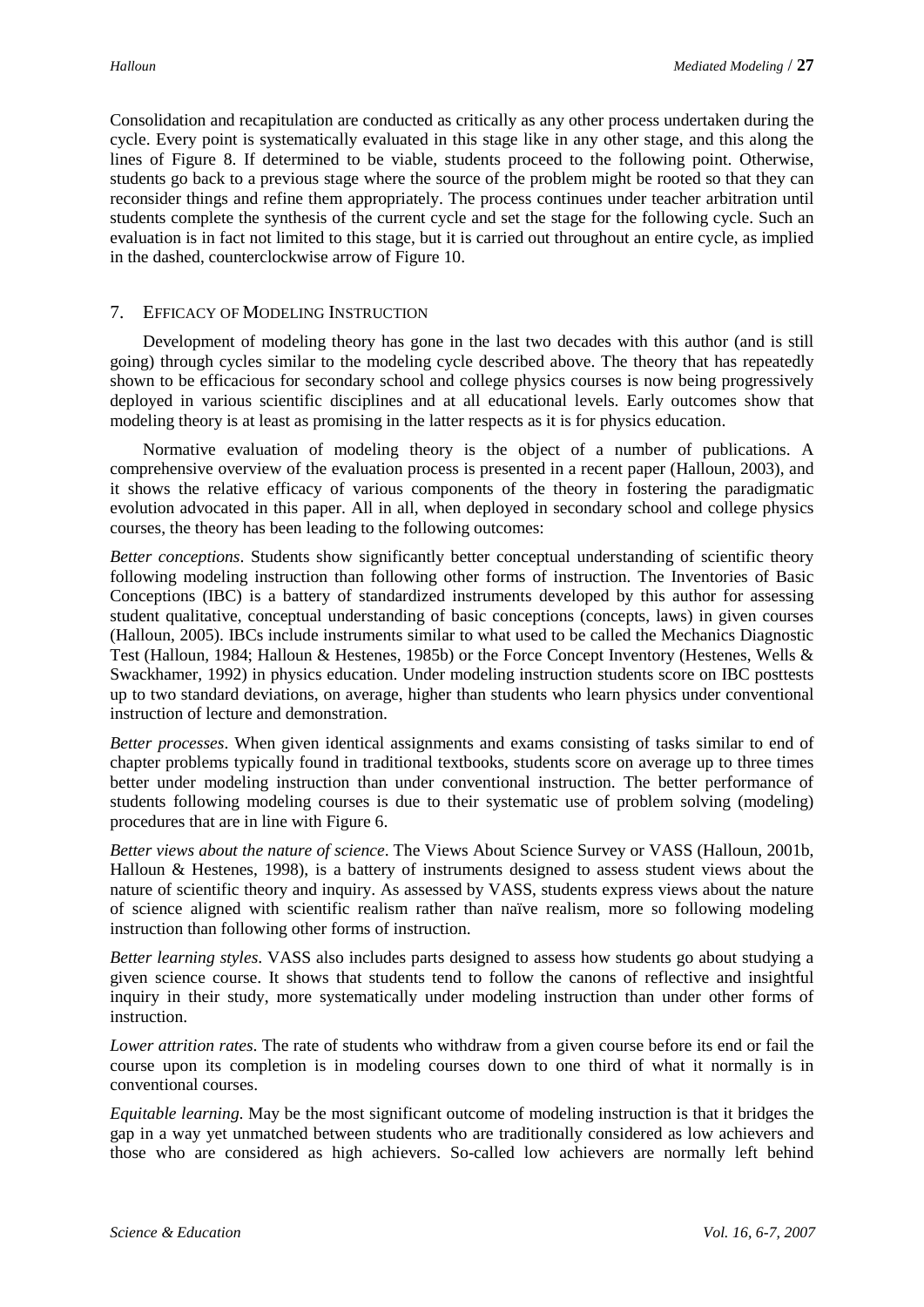following conventional instruction. Instead, under modeling instruction, they are enabled to complete their courses with above average performance.

*Transportability to other courses*. Inquiry skills, tools and learning styles that students develop under modeling instruction are stable and generic. Students take advantage of them to excel in their study when taking subsequent science courses, irrespective of whether or not modeling instruction is followed in these courses.

# **Acknowledgments**

Preliminary drafts of this article were presented as plenary conference papers (Halloun, 2004b, 2004c).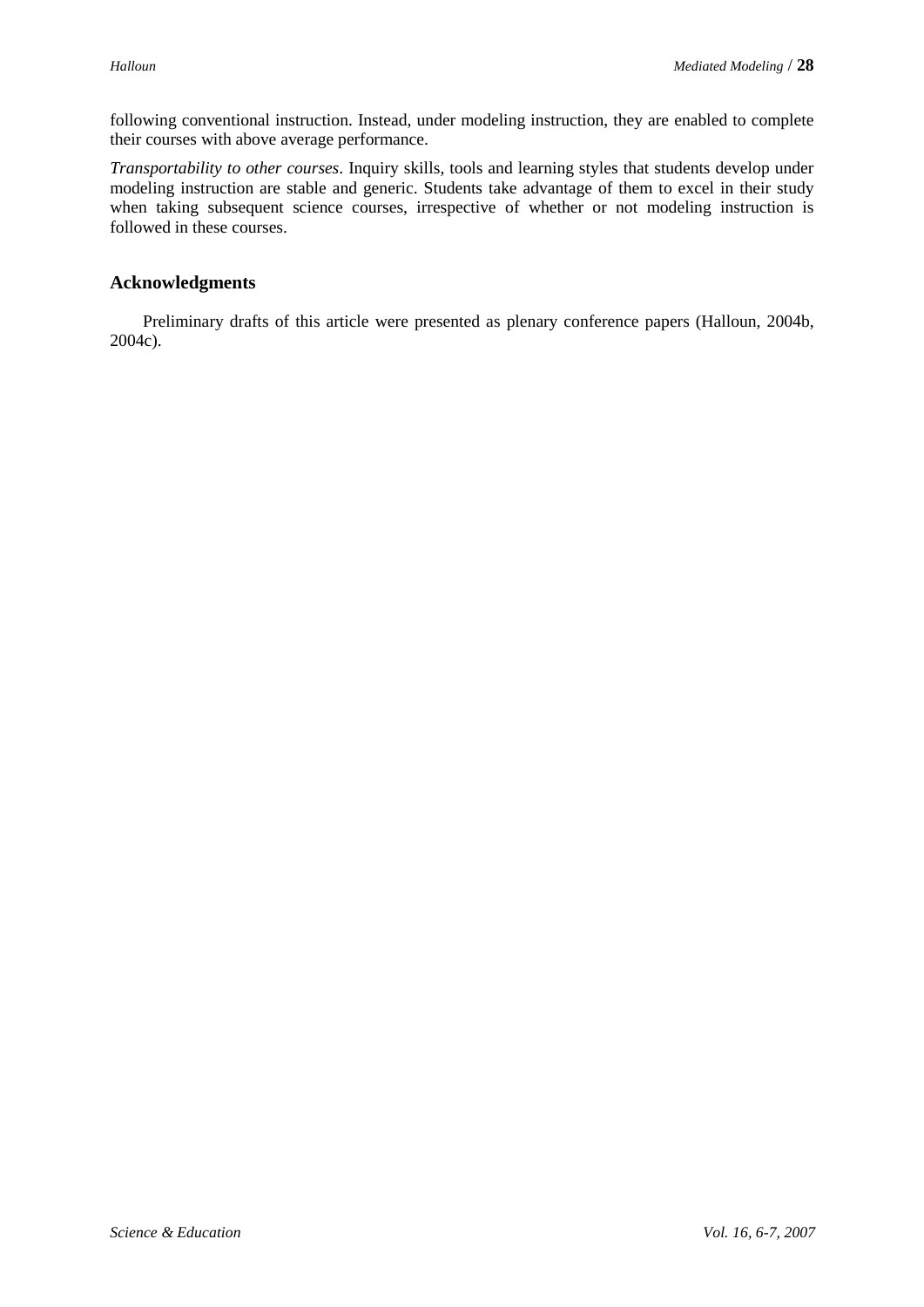# **REFERENCES**

American Association for the Advancement of Science.: 1993, *Benchmarks for Science Literacy,*  Project 2061, Oxford University Press, New York.

American Association for the Advancement of Science.: 1990, *Science for All Americans.* Project 2061, Oxford University Press, New York.

Association of American Colleges and Universities.: 2002, *Greater Expectations: A New Vision for Learning as a Nation Goes to College,* AAC&U, Washington, DC.

Bachelard, G.: 1940, *La Philosophie du Non*, Quadrige (4<sup>th</sup> edition, 1994) / Presses Universitaires de France, Paris.

Bower, G.H., & Morrow, D.G.: 1990, 'Mental Models in Narrative Comprehension', *Science* 247, 44- 48.

Bullock, B.: 1979, 'The Use Of Models To Teach Elementary Physics', *Physics Education 14,* 312- 317.

Bunge, M.: 1967, *Scientific Research I & II*, Springer-Verlag, New York.

Casti, J. L.: 1989, *Alternate Realities. Mathematical Models of Nature and Man*, Wiley-Interscience New York.

Clement, J.: 1993, 'Using Bridging Analogies and Anchoring Intuitions to Deal with Students' Preconceptions in Physics', *Journal of Research in Science Teaching 30* (10), 1241-1257.

Clement, J.: 1989, 'Learning via Model Construction and Criticism', In G. Glover, R. Ronning & C. Reynolds (eds.), *Handbook of Creativity, Assessment, Theory and Research,* Plenum, New York.

Cobern, W. W.: 1995, 'Science Education as an Exercise in Foreign Affairs', *Science & Education* 4 (3), 287-302.

Cobern, W.W.: 1993, 'College Students' Conceptualizations of Nature: An Interpretive World View Analysis', *Journal of Research in Science Teaching* 30 (8), 935-951.

Doerr, H. M.: 1996, 'Integrating the study of Trigonometry, Vectors, and Force through Modeling', *School Science and Mathematics 96* (8), 407-418.

Drake, S.: 1974, *Galileo at Work: His Scientific Biography,* The University of Chicago Press, Chicago.

Erduran, S.: 2001, 'Philosophy of Chemistry: An Emerging Field with Implications for Chemistry Education', *Science & Education 10* (6), 581-593.

Ericsson, K. A. & Charness, N.: 1994, 'Expert Performance. Its Structure and Acquisition', *American Psychologist* 49 (8), 725-747.

Eylon, B.S., & Reif.: 1984, Effects of Knowledge Organization on Task Performance. *Cognition and Instruction, 1* (1), 5-44.

Feuerstein, R. & Jensen, M. R.: 1980, 'Instrumental Enrichment: Theoretical Basis, Goals, and Instruments', *The Educational Forum*, 401-423.

Fisher, K.M.: 1990, 'Semantic Networking: The New Kid on the Block', *Journal of Research in Science Teaching 27* (10), 1001-1018.

Gee, B.: 1978, 'Models As A Pedagogical Tool: Can We Learn From Maxwell?', *Physics Education 13,* 287-291.

Gentner, D., & Stevens A. L. (eds.): 1983, *Mental Models.* Lawrence Erlbaum, Hillsdale.

Giere, R.N.: 1994, 'The Cognitive Structure of Scientific Theories', *Philosophy of Science 61,* 276- 296.

Giere, R.N. (ed.): 1992, *Cognitive Models of Science.* Minnesota Studies in the Philosophy of Science, Vol. XV. University of Minnesota Press, Minneapolis.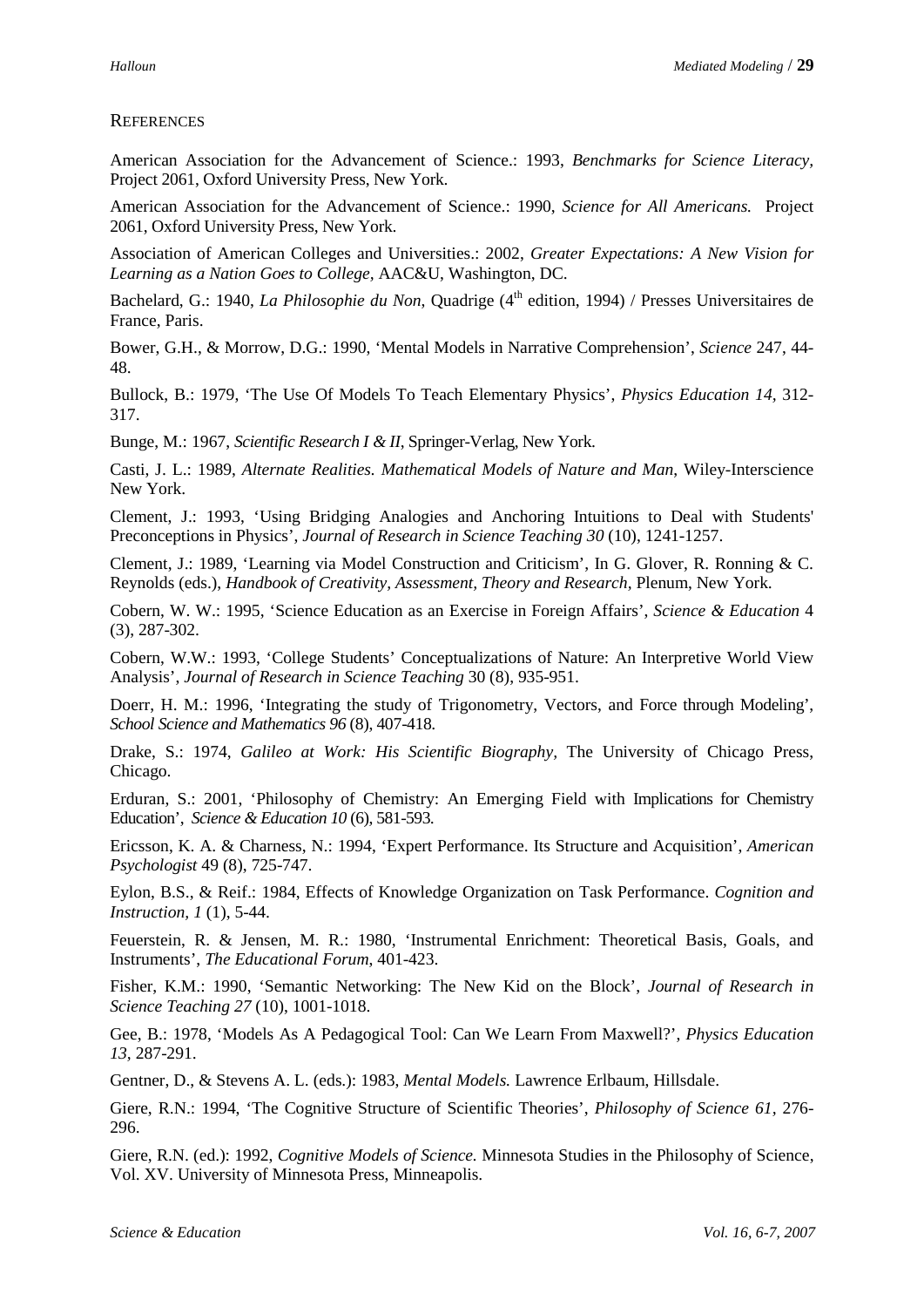Giere, R.N.: 1988, *Explaining Science: A Cognitive Approach*. University of Chicago Press, Chicago.

Gilbert, S. W.: 1991, 'Model Building and a Definition of Science', *Journal of Research in Science Teaching 28* (1), 73-79.

Glas, E.: 2002, 'Klein's Model of Mathematical Creativity', *Science & Education 11* (1), 95-104.

Goldberg, F., Bendall, S., & Bach, N.: 1991, 'Development of Computer-Video-Based Learning Activities and Assessment of Student Undertanding in the Domain of Geometrical Optics. Paper presented at the *Annual Meeting of the American Educational Research Association*.

Hafner, R., & Stewart, J.: 1995, 'Revising Explanatory Models to Accommodate Anomalous Genetic Phenomena: Problem Solving in the "Context of Discovery"', *Science Education 79* (2), 111-146.

Hake, R. R.: 1992, 'Socratic Pedagogy in The Introductory Physics Laboratory', *The Physics Teacher 30,* 546-552.

Hake, R. R.: 1987, 'Promoting Student Crossover to the Newtonian World', *American Journal of Physics 55* (10), 878-884.

Halloun, I.: 2005, *Inventories of Basic Conceptions*, In preparation.

Halloun, I.: 2004a, *Modeling Theory in Science Education,* Kluwer Academic Publishers, Dordrecht.

Halloun, I.: 2004b, 'Modeling Theory for Paradigmatic Evolution', *Proceedings of the 12<sup>th</sup> annual meeting of the Southern African Association for Research in Mathematics, Science and Technology Education*, SAARMSTE, Cape Town.

Halloun, I.: 2004c, 'Mediated Modeling for Meaningful Learning of Science', *Proceedings of the 8<sup>th</sup> annual science and math teachers conference.* SMEC & UNESCO, Beirut.

Halloun, I.: 2003, 'Evaluating Science and Technology Learning Materials: The Case of the Modeling Curriculum', *UNESCO Regional Workshop on the Evaluation of MST Curricula,* Beirut.

Halloun, I.: 2001a, *Apprentissage par Modélisation : La Physique Intelligible*, Phoenix Series / Librairie du Liban Publishers, Beirut.

Halloun, I.: 2001b, *Student Views about Science: A comparative Survey,* Phoenix Series / Educational Research Center, Lebanese University, Beirut.

Halloun, I.: 2000, 'Model-Laden Inquiry: A Prescription for Effective Physics Instruction', *THEMES*  1 (4), 339-355.

Halloun, I.: 1998a, 'Schematic Concepts for Schematic Models of the Real World', *Science Education*  82 (2), 239-263.

Halloun, I.: 1998b, 'Interactive Model-Based Education: An Alternative to Outcomes-Based Education in Physics', *South African Journal of Science* 94*,* 313-318.

Halloun, I.: 1996, 'Schematic Modeling for Meaningful Learning of Physics', *Journal of Research in Science Teaching* 33 (9), 1019-1041.

Halloun, I.: 1994, 'Teaching Model Construction for Solving Physics Problems', *Recherches Pédagogiques* 19*,* 5-17.

Halloun, I.: 1986, 'Le Réalisme Naif et L'apprentissage de la Physique',. *Recherches Pédagogiques* 17, 23-47.

Halloun, I.: 1984, *The Use of Models in Teaching Newtonian Mechanics*, PhD dissertation., Arizona State University, Tempe.

Halloun, I., & Hestenes, D.: 1998, 'Interpreting VASS Dimensions and Profiles', *Science & Education* 7 (6), 553-577.

Halloun, I., & Hestenes, D.: 1987, 'Modeling Instruction in Mechanics', *American Journal of Physics* 55 (5), 455-462.

Halloun, I., & Hestenes, D.: 1985a, 'Common Sense Concepts about Motion', *American Journal of Physics* 53 (11), 1056-1065.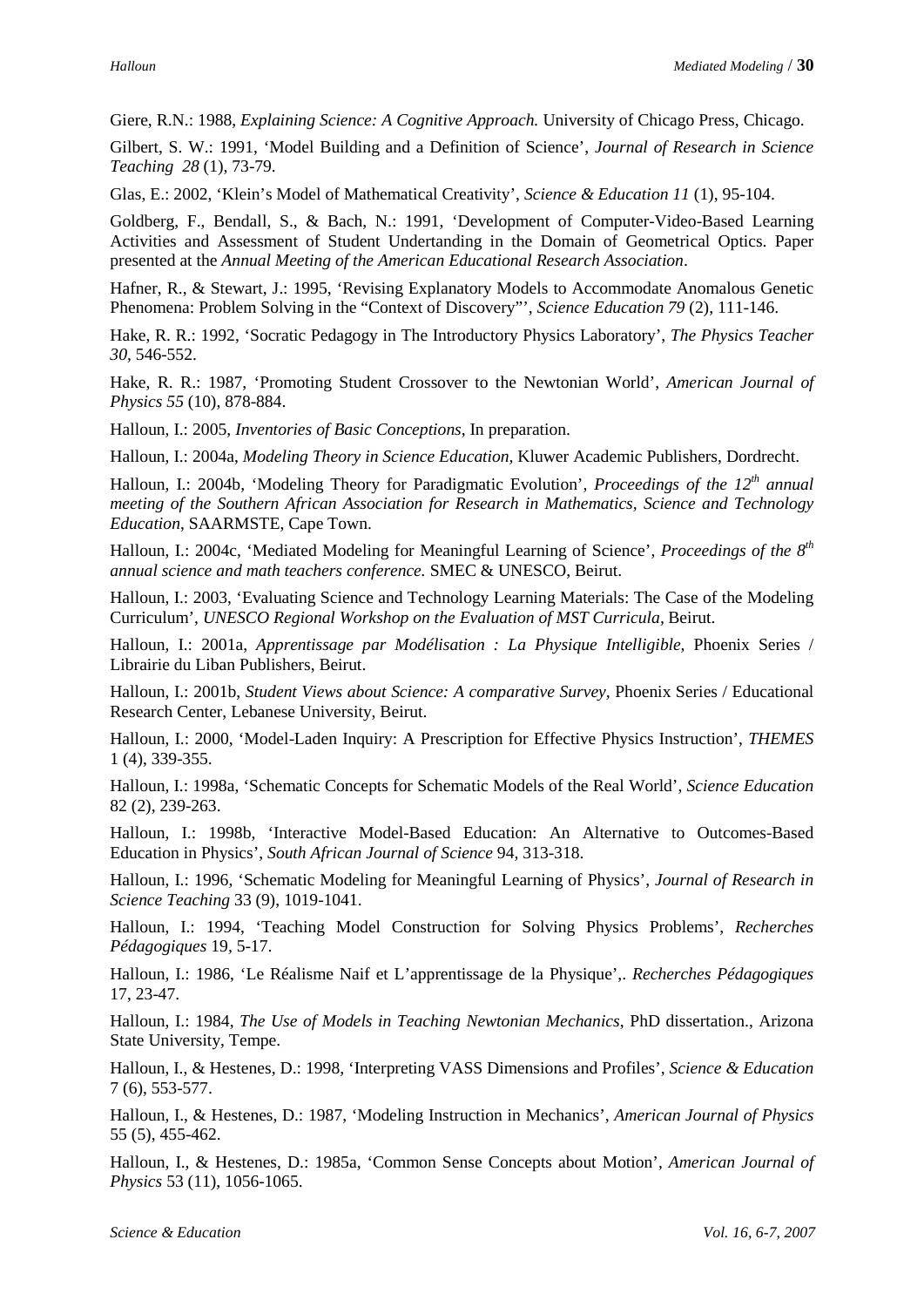Halloun, I., & Hestenes, D.: 1985b, 'The Initial Knowledge State of College Physics Students', *American Journal of Physics* 53 (11), 1043-1055.

Harré, R.: 1978, 'Models in Science', *Physics Education 13* (5), 275-278.

Harré, R.: 1970, *The Principles of Scientific Thinking*, The University of Chicago Press*,* Chicago.

Harte, J.: 2002, 'Toward a Synthesis of the Newtonian and Darwinian Worldviews', *Physics Today 55* (10), 29-34.

Heller, P., Foster, T., & Heller, K.: 1997, 'Cooperative Group Problem Solving Laboratories for Introductory Classes', in E. F. Redish & J. S. Rigden (eds), *The Changing Role of Physics Departments in Modern Universities. Proceedings of ICUPE*, American Institute of Physics, College Park, 913-933.

Helm, H. & Novak, J. (eds.): 1983, *Proceedings of the International Seminar: Misconceptions in Science and Mathematics,* Cornell University, Ithaca.

Hempel, C. G.: 1965, *Aspects of Scientific Explanation*, The Free Press, Macmillan*,* New York.

Hesse, M.B.: 1970, *Models and Analogies in Science,* University of Notre Dame Press, South Bend.

Hestenes, D., Wells, M., & Swackhamer, G.: 1992, 'Force Concept Inventory', *The Physics Teacher* 30 (3), 141-158.

Johnson-Laird, P.N.: 1983, *Mental Models,* Cambridge University Press. Cambridge.

Joshua, S. & Dupin, J.J.: 1999, *Introduction à la Didactique des Sciences et des Mathématiques*. 2nd Ed. Paris : Presses Universitaires de France.

Joshua, S. & Dupin, J.J.: 1989, *Représentations et Modélisations : Le Débat Scientifique dans la Cclasse et l'Apprentissage de la Physique*, Peter Lang, Berne.

Justi, R. & Gilbert J. K.: 2002, 'Models and Modelling in Chemical Education, in J. K. Gilbert, O. de Jong, R. Justi, D. F. Treagust & J. H. van Driel (eds), *Chemical Education: Towards Research-based Practice,* Kluwer Academic Publishers, Dordrecht, 47-68.

Karplus, R.: 1977, 'Science Teaching and the Development of Reasoning', *Journal of Research in Science Teaching* 14 (2), 169-175.

Lakoff, G.: 1987, *Women, Fire, and Dangerous Things. What Categories Reveal about the Mind,* The University of Chicago Press, Chicago.

Matthews, M. R.: 2000, *Time for Science Education. How Teaching the History and Philosophy of Pendulum Motion Can Contribute to Science Literacy,* Kluwer Academic/Plenum Publishers, New York.

Moreira, M. A. & Greca, H.: 1995, April, Kinds of Mental Representations – Models, Propositions, and Images – Used by Students and Physicists Regarding the Concept of Field, Paper presented at the *Annual meeting of the National Association for Research in Science Teaching*, San Francisco.

Mortimer, E. F.: 1995, 'Conceptual Change or Conceptual Profile Change?', *Science & Education* 4 (3), 267-285.

National Research Council.: 1996, *National Science Education Standards*, National Academy Press, Washington.

National Science Teachers Association.: 1995, *Scope, Sequence, and Coordination of Secondary School Science. Volume 3. A High School Framework for National Science Education Standards*, NSTA, Washington, DC.

Nersessian, N.J.: 1995, 'Should Physicists Preach what they Practice? Constructive Modeling in Doing and Learning Physics', *Science & Education 4* (3), 203-226.

Novak, J. (ed.): 1993, *Proceedings of the Third International Seminar on Misconceptions and Educational Strategies in Science and Mathematics*, Cornell University, Ithaca.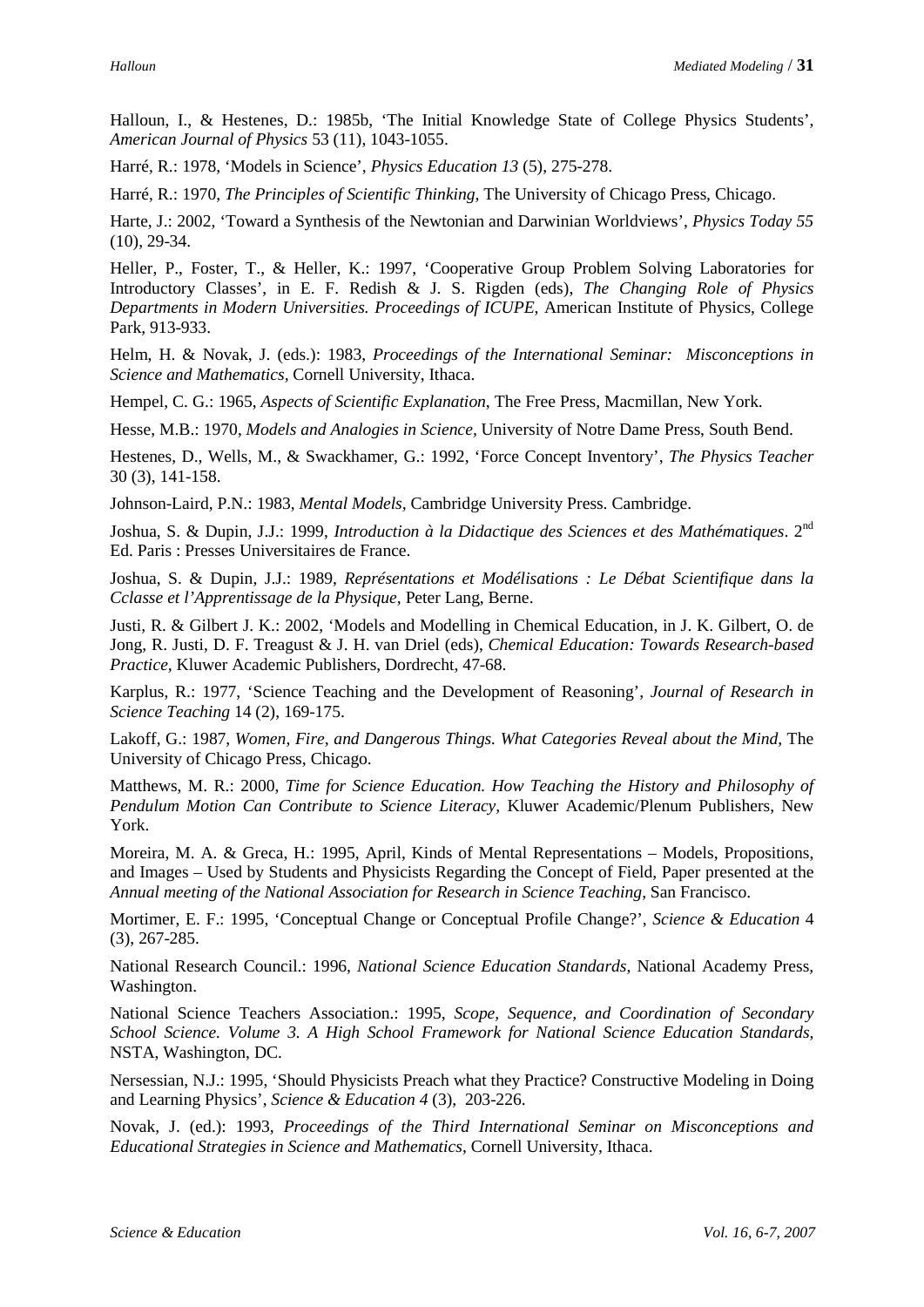Novak, J.D.: 1990, 'Concept Mapping: A Useful Tool for Science Education', *Journal of Research in Science Teaching 27* (10), 937-949.

Novak J. (ed.): 1987, *Proceedings of the Second International Seminar: Misconceptions and Educational Strategies in Science and Mathematics*, Vol. I, II, III, Cornell University, Ithaca.

Novak, J.D., Gowin, D.B. & Johansen, G.T.: 1983, 'The Use of Concept Mapping and Knowledge Vee Mapping with Junior High School Science Students', *Science Education 67*, 625-645.

Passmore, C. & Stewart, J.: 2002, 'A Modeling Approach to Teaching Evolutionary Biology in High Schools', *Journal of Research in Science Teaching 39* (3), 185-204.

Redish, E.: 1994, 'Implications of Cognitive Studies for Teaching Physics', *American Journal of Physics 62* (9), 796-803.

Raman, V. V.: 1980, 'Teaching Aristotelian Physics through Dialogue', *The Physics Teacher 18* (8), 580-583.

Reif, F., & Allen S.: 1992, 'Cognition for Interpreting Scientific Concepts: A Study of Acceleration', *Cognition and Instruction 9(1)*, 1-44.

Reif, F., & Heller, J.I.: 1982, 'Knowledge Structure and Problem Solving in Physics', *Educational Psychologist 17* (2), 102-127.

Reif, F. & Larkin, J.H.: 1991, 'Cognition in Scientific and Everyday Domains: Comparison and Learning Implications', *Journal of Research in Science Teaching* 28 (9), 733-760.

Roychoudhury, A. & Roth, W. M.: 1996, 'Interactions in an Open-Inquiry Physics Laboratory', *International Journal of Science Education* 18 (4), 423-445.

Seiler, G., Tobin, K., & Sokolic, J.: 2001, 'Design, Technology, and Science: Sites for Learning, Resistance, and Social Reproduction in Urban Schools', *Journal of Research in Science Teaching* 38 (7), 746-767.

Shore, L. S., Erickson, M. J., Garik, P., Hickman, P., Stanley, E., Taylor, E. F., & Trunfio, P. A.: 1992, 'Learning Fractals by "Doing Science": Applying Cognitive Apprenticeship Strategies to curriculum Design and Instruction', *Interactive Learning Environments* 2 (3 & 4), 205-226.

Smit, J. J. A. & Finegold, M.: 1995, 'Models in Physics: Perceptions Held by Final-Year Prospective Physical Science Teachers Studying at South African Universities', *International Journal of Science Education 17* (5), 621-634.

Steen, L.A. (ed.): 1990, *On the Shoulders of Giants. New Approaches to Numeracy,* National Academy Press,. Washington, DC.

Taconis, R., Ferguson-Hessler, M.G.M., & Broekkamp, H.: 2001, 'Teaching Science Problem Solving: An Overview of Experimental Work', *Journal of Research in Science Teaching* 38 (4), 442- 468.

Viau, E. A.: 1994, 'The Mind as a Channel: A Paradigm for the Information Age', *Educational Technology Review Autumn/Winter 1994,* 5-10.

Wartofsky, M.W.: 1968, *Conceptual Foundations of Scientific Thought,* MacMillan, New York.

White, B.Y.: 1993, 'ThinkerTools: Causal Models, Conceptual Change, and Science Education', *Cognition and Instruction* 10 (1), 1-100.

Windschitl, M.: 2004, 'Folk theories of "Inquiry": How Preservice Teachers Reproduce the Discourse and Practice of an Atheoretical Scientific Method', *Journal of Research in Science Teaching* 41 (5), 481-512.